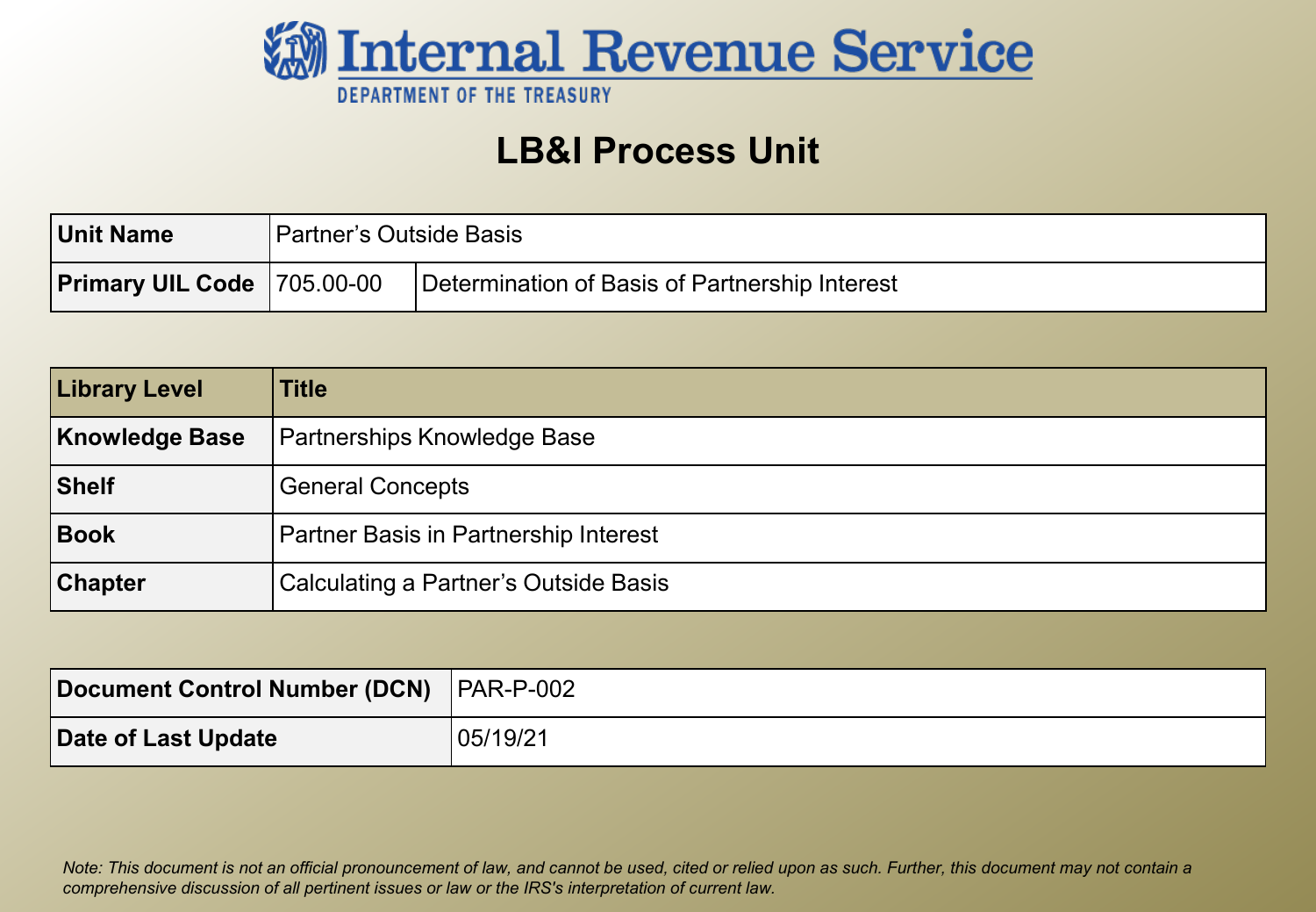## **Table of Contents**

*(View this PowerPoint in "Presentation View" to click on the links below)* 

#### <span id="page-1-0"></span>**Process Overview**

- **Step 1** Pre-Audit Analysis/Estimate Outside Basis
- **[Step 2](#page-18-0)**  Verify or Reconstruct Outside Basis
- **Step 3** Use Alternative Rule to Compute Outside Basis

 **[Examples of the Process](#page-21-0)** 

 **[Index of Referenced Resources](#page-29-0)** 

**[Training and Additional Resources](#page-31-0)** 

 **[Glossary of Terms and Acronyms](#page-32-0)** 

 **[Index of Related Practice Units](#page-33-0)**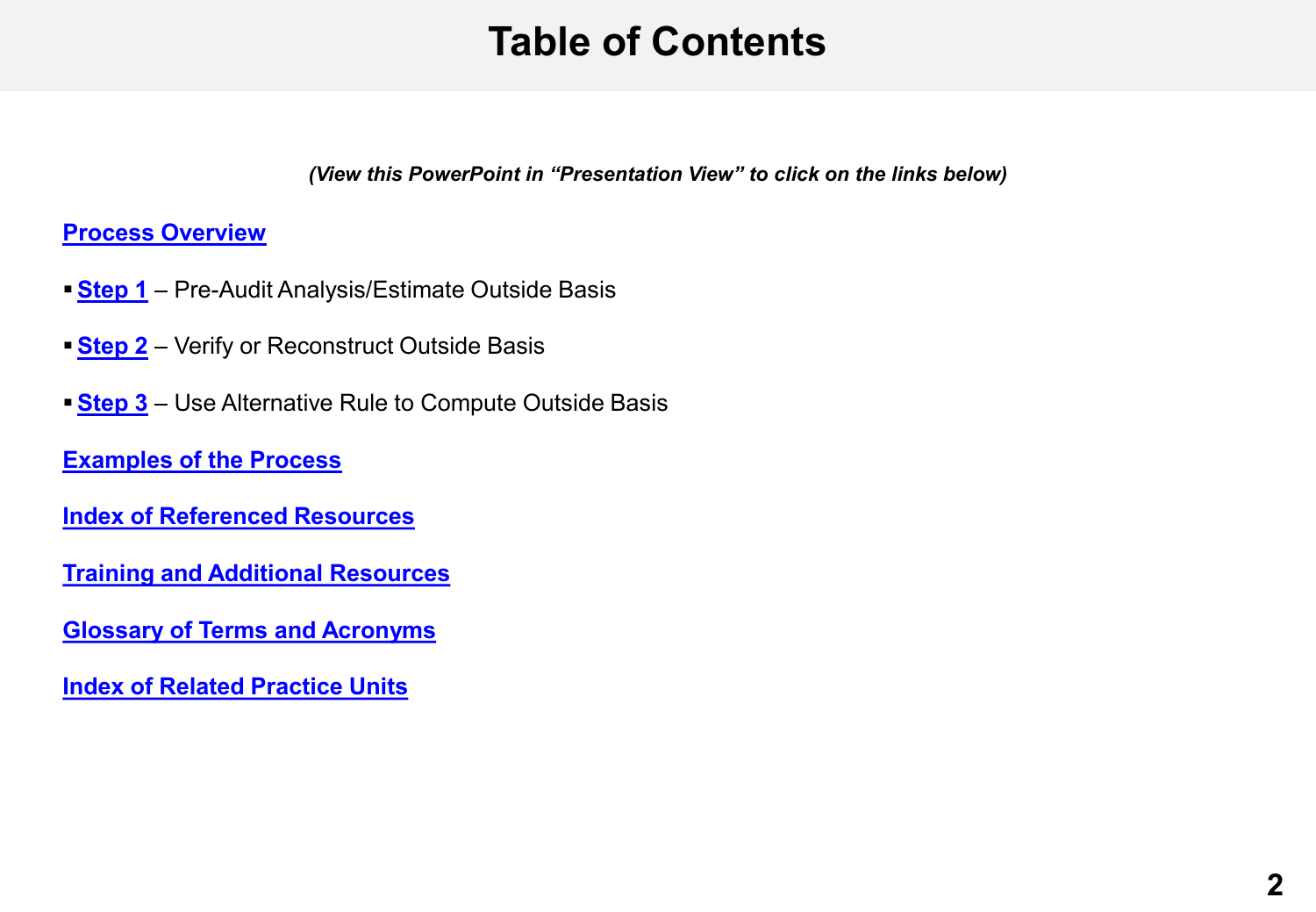### **Process Overview**

### <span id="page-2-0"></span>**Partner's Outside Basis**

#### **Background**

 A partnership is a relationship between two or more persons who join together to carry on a trade, business, or investment activity. Each partner has a basis in his partnership interest. The partner's basis in his partnership interest is separate from the partnership's basis in its assets. Partnership tax law often refers to "outside" and "inside" basis. Outside basis refers to a partner's interest in a partnership. Inside basis refers to a partnership's basis in its assets. Publication 541 contains information on outside basis. This Practice Unit focuses on key concepts you must understand in order to properly calculate outside basis.

 The rules regarding the computation of outside basis apply to all types of partners including general partners, limited partners, and limited liability company (LLC) members. The rules apply to entities which are treated as partnerships for federal income tax purposes including general partnerships, limited partnerships, publicly traded partnerships, limited liability partnerships and limited liability companies (which have at least two owners and which do not elect to be treated as a corporation).

 A partner may hold both a general and a limited partnership interest in the same partnership. In this case, the partner is considered to have only one unitary basis equal to the combined interests. Rev. Rul. 84-52. Note that the owner of a disregarded entity has no outside basis in the entity for federal income tax purposes.

Computing a partner's outside basis is necessary when determining:

- The maximum amount of any deduction or loss that passes through to the partner,
- The gain or loss from the disposition of a partnership interest,
- The tax consequences of cash distributions, and
- **The tax consequences of property distributions.**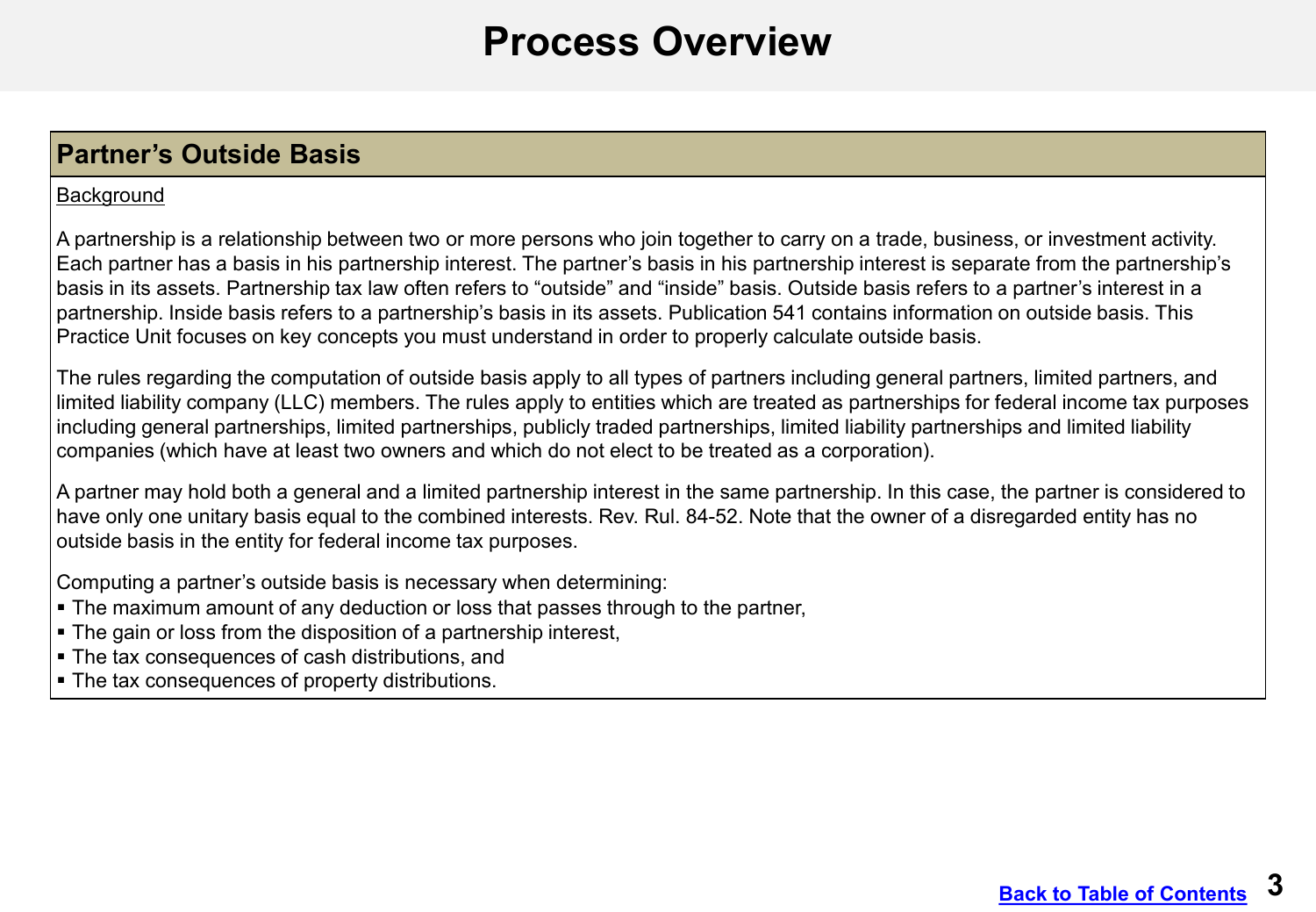### **Partner's Outside Basis**

#### Nature of Partnerships

 Subchapter K of the Internal Revenue Code addresses rules regarding the taxation of partnerships and partners. Certain aspects of Subchapter K are governed by the "aggregate theory" which views the partnership as a collection of its partners. Other aspects are governed by the "entity theory" which treats the partnership as a "taxpayer," even though it pays no tax. For example, partnerships function as entities when a tax year and a method of accounting are chosen. It is the partnership that selects the tax year and method of accounting, not each partner. Most elections are made by the partnership. The concept that each partner must track a basis in his partnership interest reflects the entity view of partnerships.

 A partnership is called a "flow-through entity" or a "pass-through entity." Partnerships pay no tax. Rather, each partner includes his share of the partnership's income, gain, loss, deduction, or credits on his personal tax return. Therefore, for purposes of reporting tax items and calculating tax liabilities, the partnership is treated as an aggregate of its partners.

 As previously stated, outside basis is a partner's basis in his partnership interest. Inside basis is the partnership's basis in its assets. Typically, at the start of the partnership, the sum of each partner's outside basis equals the partnership's inside adjusted tax basis in its assets. The reason for this equality is the accounting equation Assets equal Liabilities plus Owners' Equity. In the partnership context, this is phrased as Assets equal Liabilities plus Partners' Capital Accounts. The partnership's assets were either contributed by the partners, purchased with contributed cash or earned income, or purchased with money the partnership borrowed.

There are three common reasons why the equality between inside and outside basis may change:

- 1. Acquisition of a partnership interest other than by contribution.
- 2. Gain or loss recognized by a partner on a distribution.
- 3. Decrease in the basis of an asset of the partnership on a current distribution or an increase in the basis of a partnership asset on a liquidating distribution (excluding 732(d) application).

 If a partnership made a section 754 election, a partner's outside basis can be estimated by added his tax basis capital account, his share of liabilities, and his section 743(b) basis adjustments which can be found on the Schedule K-1 (Form 1065).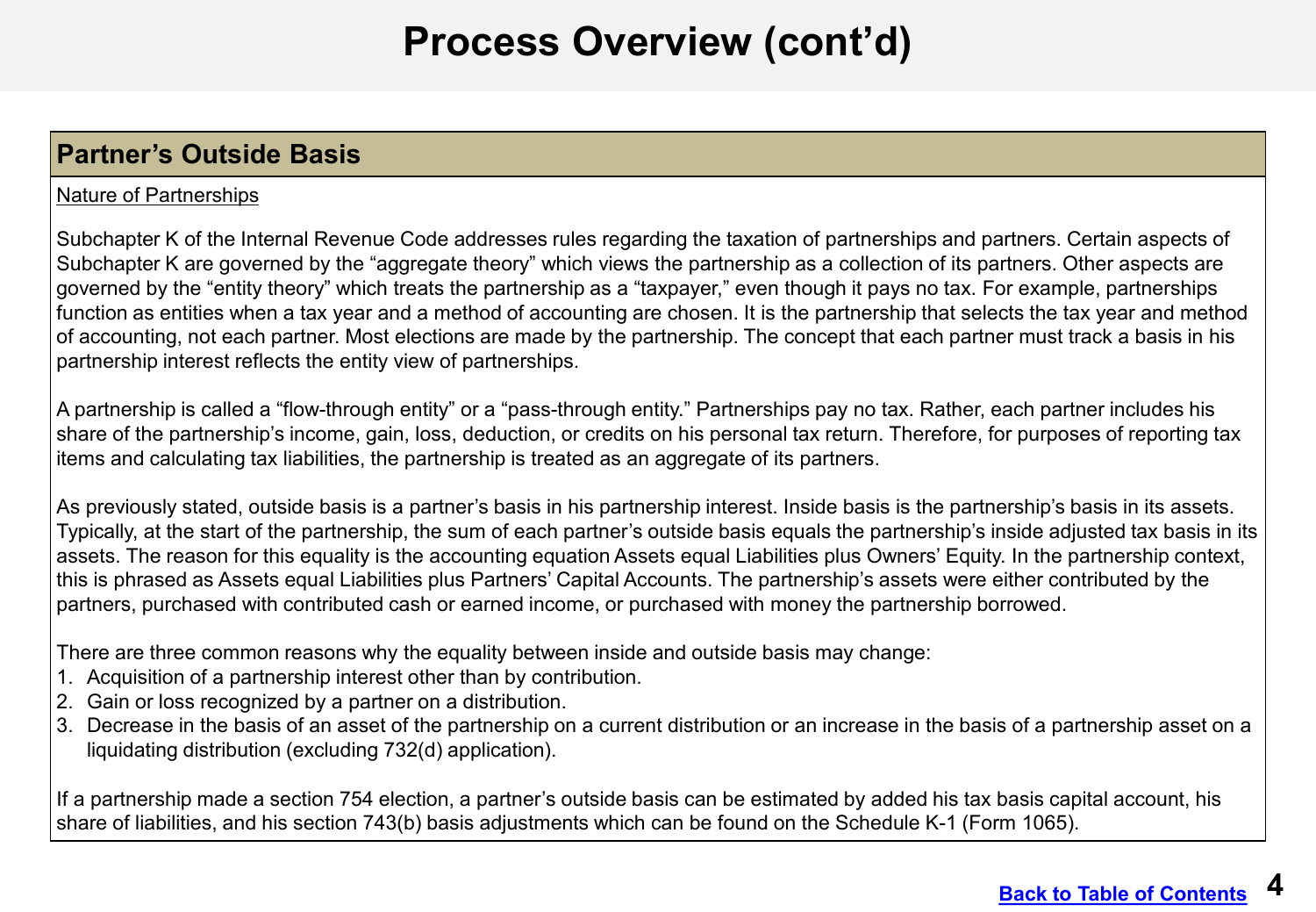### **Partner's Outside Basis**

#### Outside Basis and Inside Basis

A partner's outside basis in his partnership interest can be estimated by adding his tax basis capital account, his share of liabilities, and his section 743(b) basis adjustments (if the partnership made a section 754 election). An increase in a partner's share of partnership liabilities is treated as a contribution of money by the partner to the partnership and thus increases his outside basis. A decrease in a partner's share of partnership liabilities is treated as a distribution of money to the partner and thus decreases his outside basis. IRC 752(a) and (b). Each partnership liability is part of at least one partner's outside basis. Rules concerning the definition of partnership liabilities are covered in the Determining Liability Allocations Concept Unit. Rules for allocating partnership liabilities among the partners are covered in the Determining Liability Allocations Concept Unit.

 While a partner's capital account may be negative (due to allocated losses and distributions), a partner's outside basis may never be a negative number. A partner whose capital account is negative may still have a positive basis in his partnership interest because his share of partnership liabilities is greater than his negative capital account.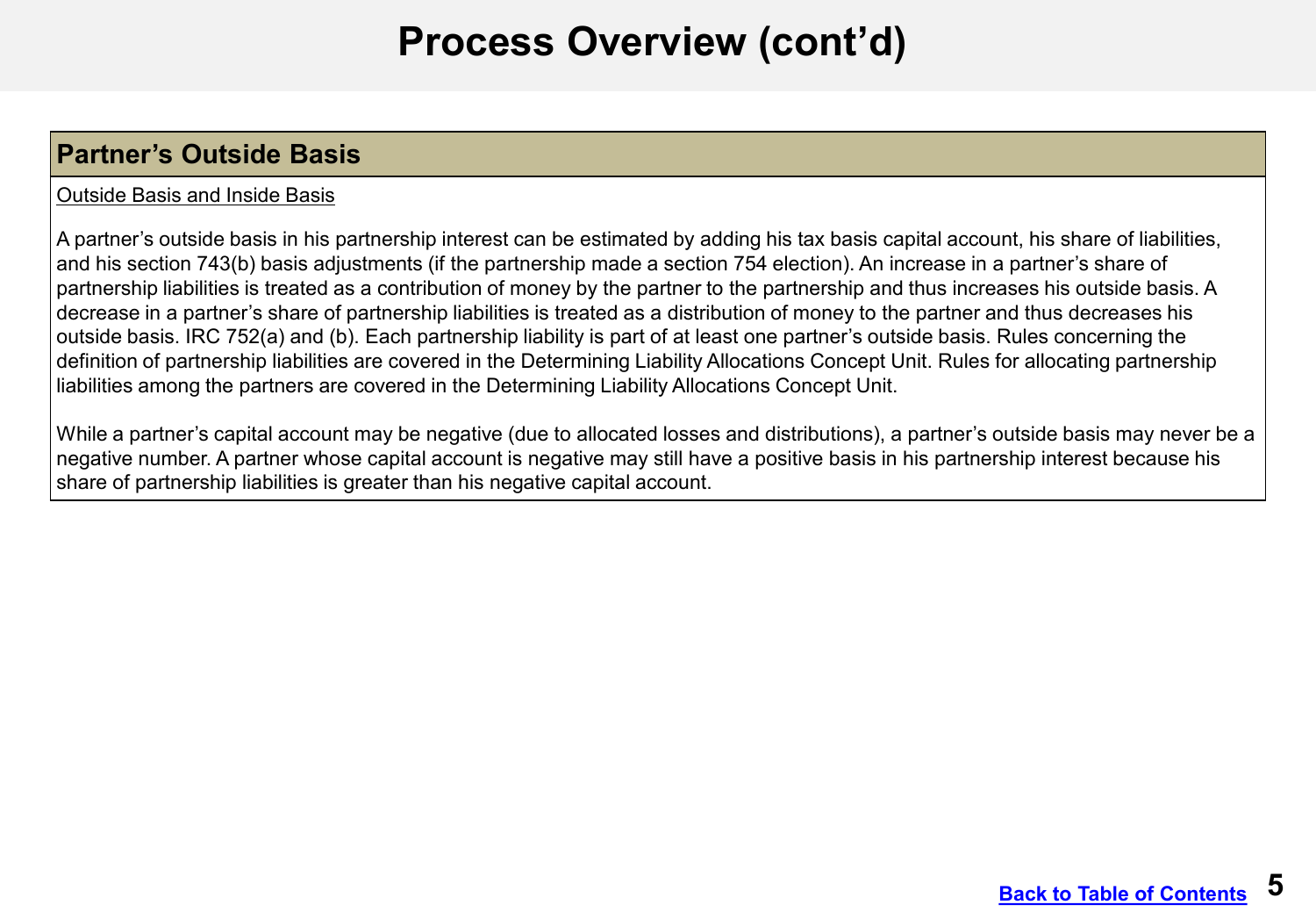### **Partner's Outside Basis**

#### Capital Account Overview

Capital accounts increase or decrease every year. If the partnership is profitable, the partner's distributive share of profits increases his capital account. If the partnership generates a loss, then the partner's distributive share of the loss decreases his capital account. Additionally, a partner's contributions of cash or property increase his capital account. Conversely, a partnership's distribution of cash or property to the partner decreases his capital account.

A partner may have a negative capital account. However, a partner may never have a negative outside basis. A partner whose capital account is negative may still have a positive basis if his share of partnership liabilities exceeds his negative capital account. The four types of capital accounts are:

- 1. Section 704(b) Book.
- 2. Generally Accepted Accounting Principles (GAAP).
- 3. Tax Basis.
- 4. Other.

See Slides 10 - 12 for an explanation of the four types of capital accounts.



**CAUTION:** The capital account reporting requirements on Schedule K-1 changed beginning in 2020. Beginning in 2020, taxpayers are required, with few exceptions, to report capital accounts on the tax basis. Please see the instructions to the Form 1065 for 2020 and later years for further guidance.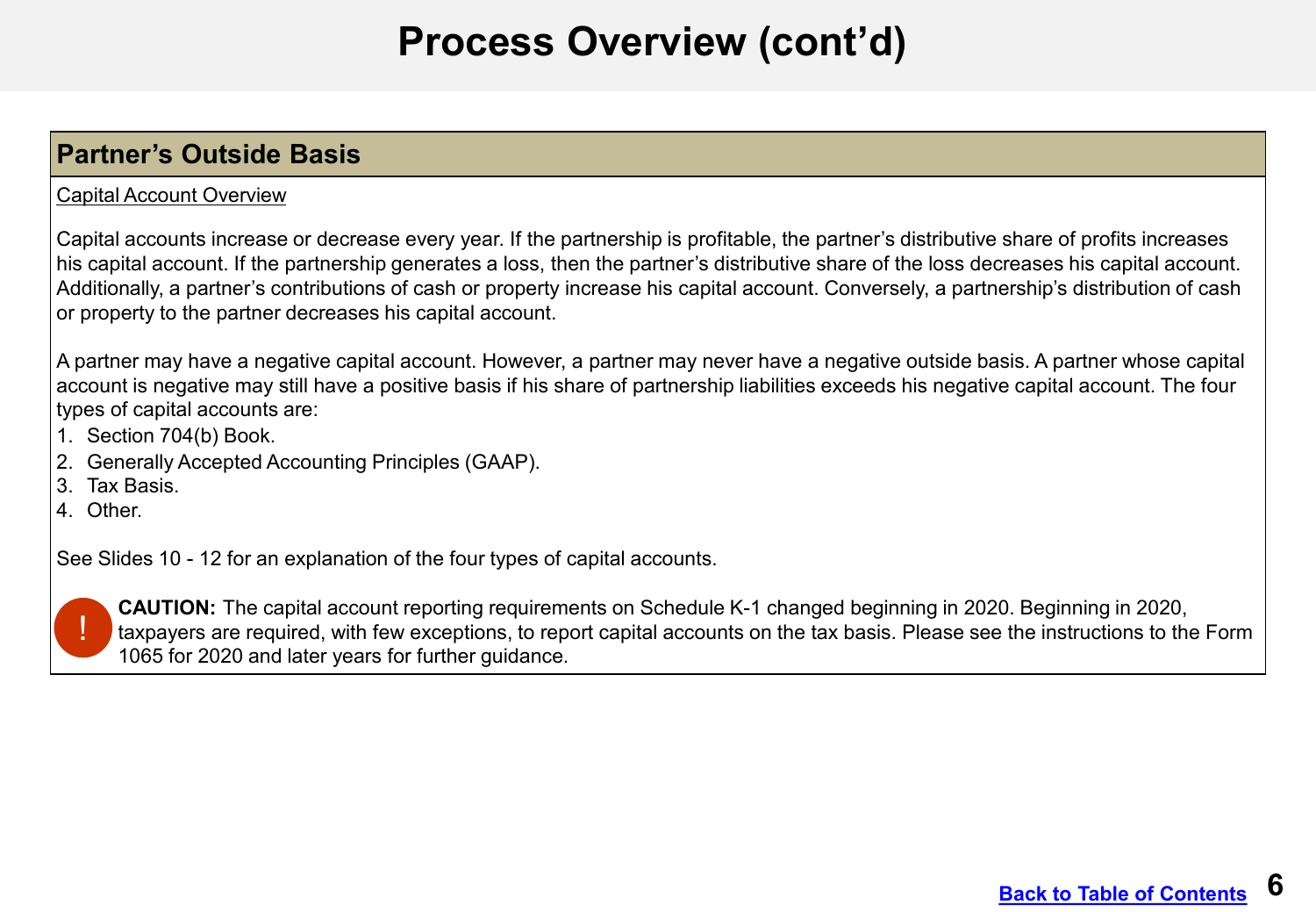### **Partner's Outside Basis**

Impact of Partnership Operations on Partnership Outside Basis

 A partner's basis in his partnership interest increases or decreases each year depending on a variety of factors. The following items increase outside basis:

- An increase in the partner's share of either recourse or nonrecourse liabilities. IRC 752(a).
- A partner's contributions of property or money including an increased share of, or assumption of, partnership liabilities. IRC 722.
- The partner's share of taxable partnership income, including capital gains. IRC 705(a)(1)(A).
- The partner's share of tax-exempt income. IRC 705(a)(1)(B).
- The partner's share of percentage depletion deductions exceeding the adjusted basis in depletable property. IRC 705(a)(1)(C).

The follow items decrease outside basis:

- A decrease in the partner's share of partnership liabilities. IRC 752(b).
- Distributions of money (including a decreased share of partnership liabilities or an assumption of the partner's individual liabilities by the partnership) and property distributed to the partner by the partnership. IRC 733 and IRC 732.
- The partner's share of partnership losses, including capital losses. IRC 705(a)(2)(A).
- The partner's share of expenses that are neither deductible nor capitalized for income tax purposes. IRC 705(a)(2)(B).
- The partner's share of depletion from oil and gas properties. IRC 705(a)(3).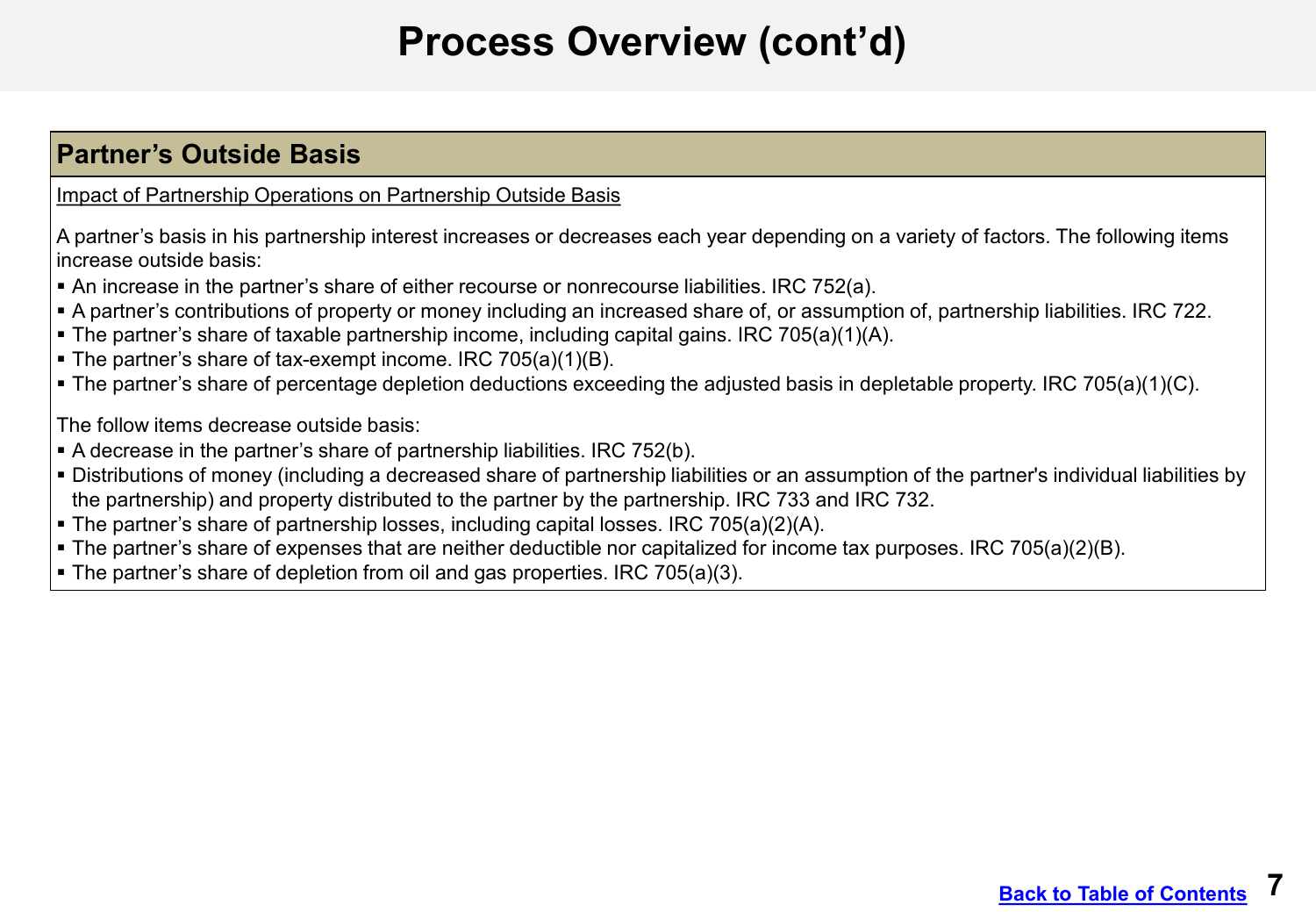#### **Partner's Outside Basis**

#### Partner's Initial Outside Basis

 A partner may acquire an interest in a partnership in a variety of ways. For example, the partner may purchase his interest from an existing partner. Like any other asset, a partnership interest may be acquired through a gift or an inheritance. Additionally, a partner may contribute property and/or cash in exchange for a partnership interest. Lastly, a partner may contribute services in exchange for a partnership interest. The partner's initial outside basis depends on how the interest was acquired.

 The basis of a partnership interest acquired by contribution is the amount of cash plus the adjusted basis of any contributed property. IRC 722. Generally, a partner does not recognize gain or loss upon contributions of property to a partnership in exchange for a partnership interest. IRC 721. Instead, the contributing partner's basis in the property becomes the partnership's basis. IRC 723.

 A partner's holding period in a partnership interest received for a property contribution depends on the type of property contributed. If the property contributed for the interest was a capital asset or an IRC 1231 asset, the holding period of the partnership interest will include the holding period of the contributed assets. If a partner contributes any other property or money, his holding period will begin on the day after the interest is acquired. If a combination of property is contributed, the holding period of the partnership interest will be split.

 When a partner buys a partnership interest from an existing partner, the purchasing partner's initial outside basis is the consideration paid to the seller (cash plus the value of any property) plus his share of partnership liabilities assumed. IRC 742 and IRC 1012. When a partnership interest is acquired by gift, the partner's outside basis will generally be the outside basis of the donor. IRC 742 and IRC 1015. The basis of an inherited partnership interest equals the fair market value of the partnership interest at the decedent's date of death or the alternate valuation date, if applicable. IRC 1014.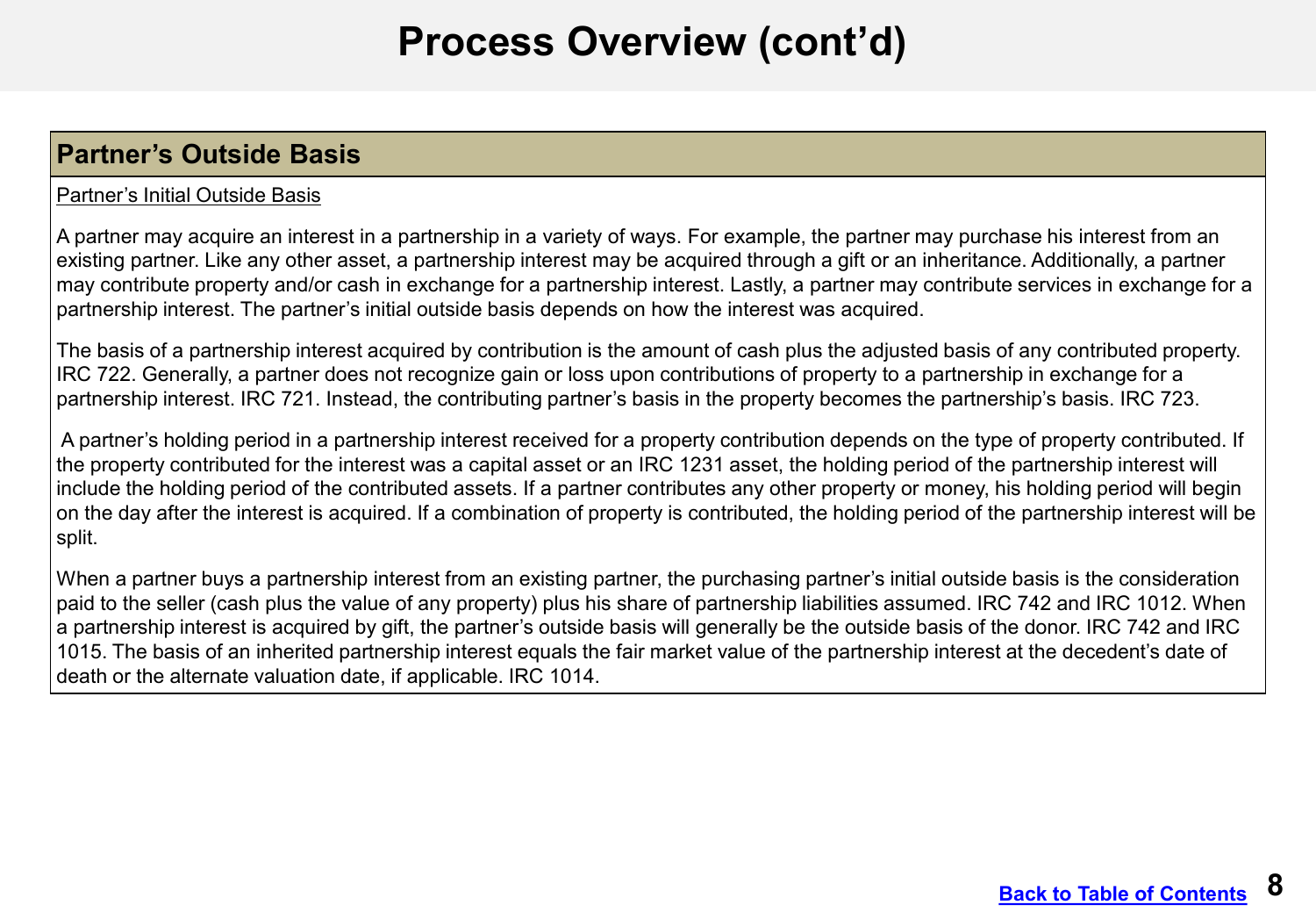### **Partner's Outside Basis**

#### Partner's Initial Outside Basis (cont'd)

As previously stated, a partner may acquire a partnership interest in exchange for contributing cash or property. Additionally, a partner may contribute services in exchange for a partnership interest. The impact on the partner's outside basis depends on whether the partner recognizes compensation income for the services performed. This, in turn, depends on the type of interest received (a capital interest or a profits interest). Under Treas. Reg. 1.721-1(b)(1), the receipt of a vested partnership capital interest in exchange for services is taxable as compensation. An interest is vested if it is either transferable or not subject to a substantial risk of forfeiture. The partner's outside basis is increased by the amount of the compensation income recognized.

Unless an exception is met, a partner who contributes services to a partnership in exchange for a profits interest does not recognize compensation income. Therefore, the transaction has no impact on the partner's outside basis. Revenue Procedure 93-27, 1993-2 C.B. 343 and Rev. Proc. 2001-43 address the receipt of a partnership profits interest when services are provided to or on behalf of the partnership.

Under Rev. Proc. 93-27, the grant of a profits interest to a service partner is generally not a taxable event. However, under the following three exceptions, a partner who contributes services in exchange for a profits interest must recognize income:

- 1. The partner disposes of the interest within two years of its receipt;
- 2. The partnership units are publicly traded; or
- 3. The profits interest relates to a "substantially certain and predictable stream of income from partnership assets."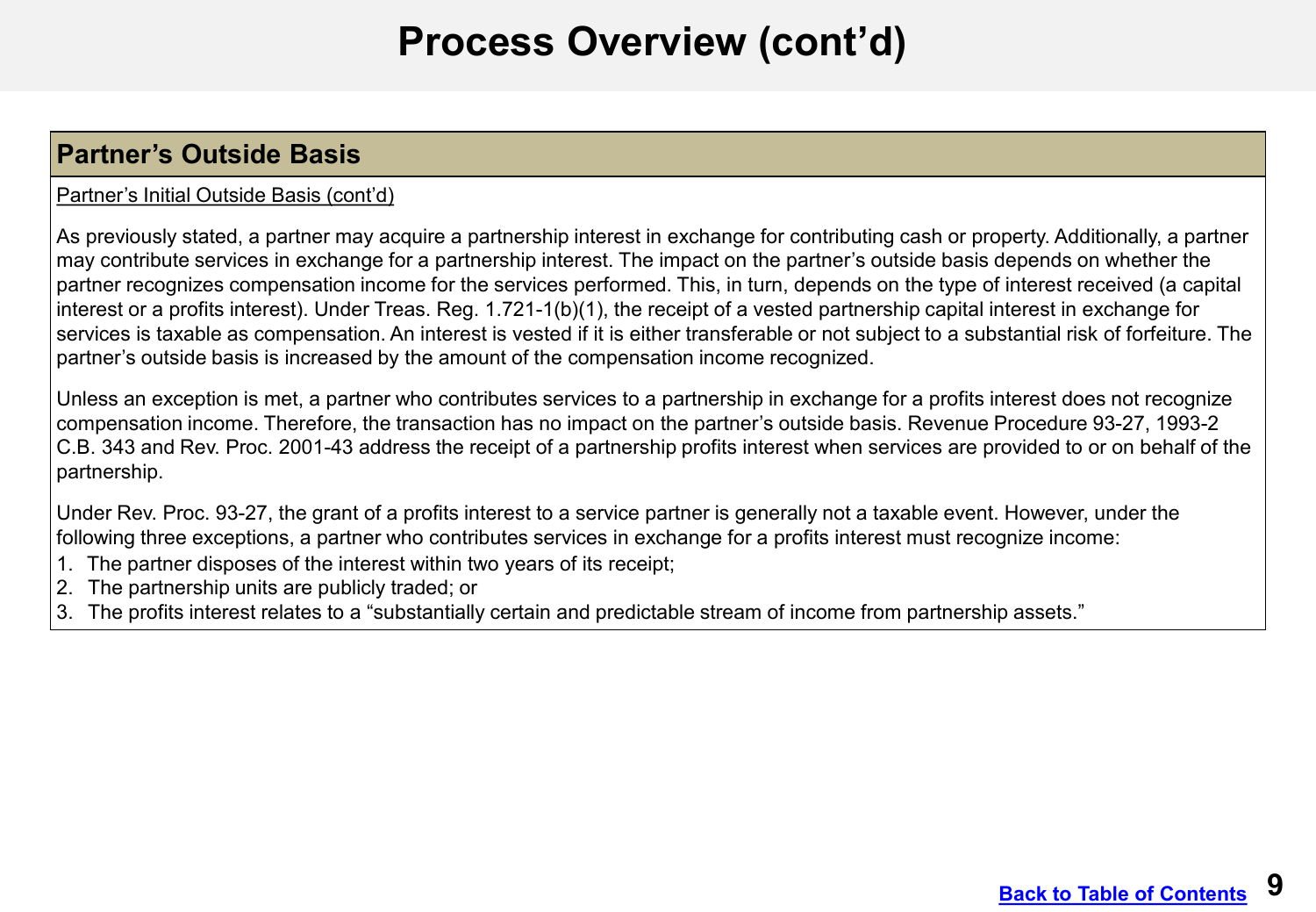### **Partner's Outside Basis**

#### Capital Accounts

A partner's equity equals the amount of money or property the partner would receive if the partnership liquidated. A partner's outside basis includes a partner's share of liabilities whereas a partner's capital account does not (Assets minus Liabilities equals Capital). When performing a risk analysis, adding the capital account as reported on the Schedule K-1, allocable share of liabilities, and any IRC 743(b) adjustments allows for an estimation of the partner's outside basis. As noted throughout this unit, the accuracy of this estimation depends on whether the capital accounts on the Schedule K-1 are reported on a tax basis.

Prior to 2020, a partnership could choose the method for reporting a partner's capital account. It could select (1) section 704(b) book;  $(2)$  GAAP;  $(3)$  tax basis; or  $(4)$  other.

Prior to 2020, the partnership had to check the appropriate box that described the method of accounting used to figure the partner's capital account for reporting purposes on each Schedule K-1 in Section L. If the method of accounting used to figure the partnership's capital account was based on the partnership's income and deductions for federal income tax purposes, the "Tax basis" box had to be checked. On the other hand, the "GAAP" box had to be checked if the figure was determined based on generally accepted accounting principles (GAAP). If the partnership arrived at the figure based on the capital accounting rules under Treas. Reg. 1.704-1(b)(2)(iv), the "Section 704(b) book" box had to be checked. If none of the three methods named above (tax basis, GAAP, or Section 704(b) book) were used, the "Other" box had to be checked, and the partnership had to attach a statement describing the method and showing how the partner's capital account was determined.



**CAUTION:** The capital account reporting requirements on Schedule K-1 changed beginning in 2020. Beginning in 2020, taxpayers are required, with few exceptions, to report capital accounts on the Schedule K-1 on the tax basis for their ending capital account amounts and thereafter both beginning and ending balances must be reported on the tax basis. Please see the instructions to the Form 1065 for 2020 and later years for further guidance.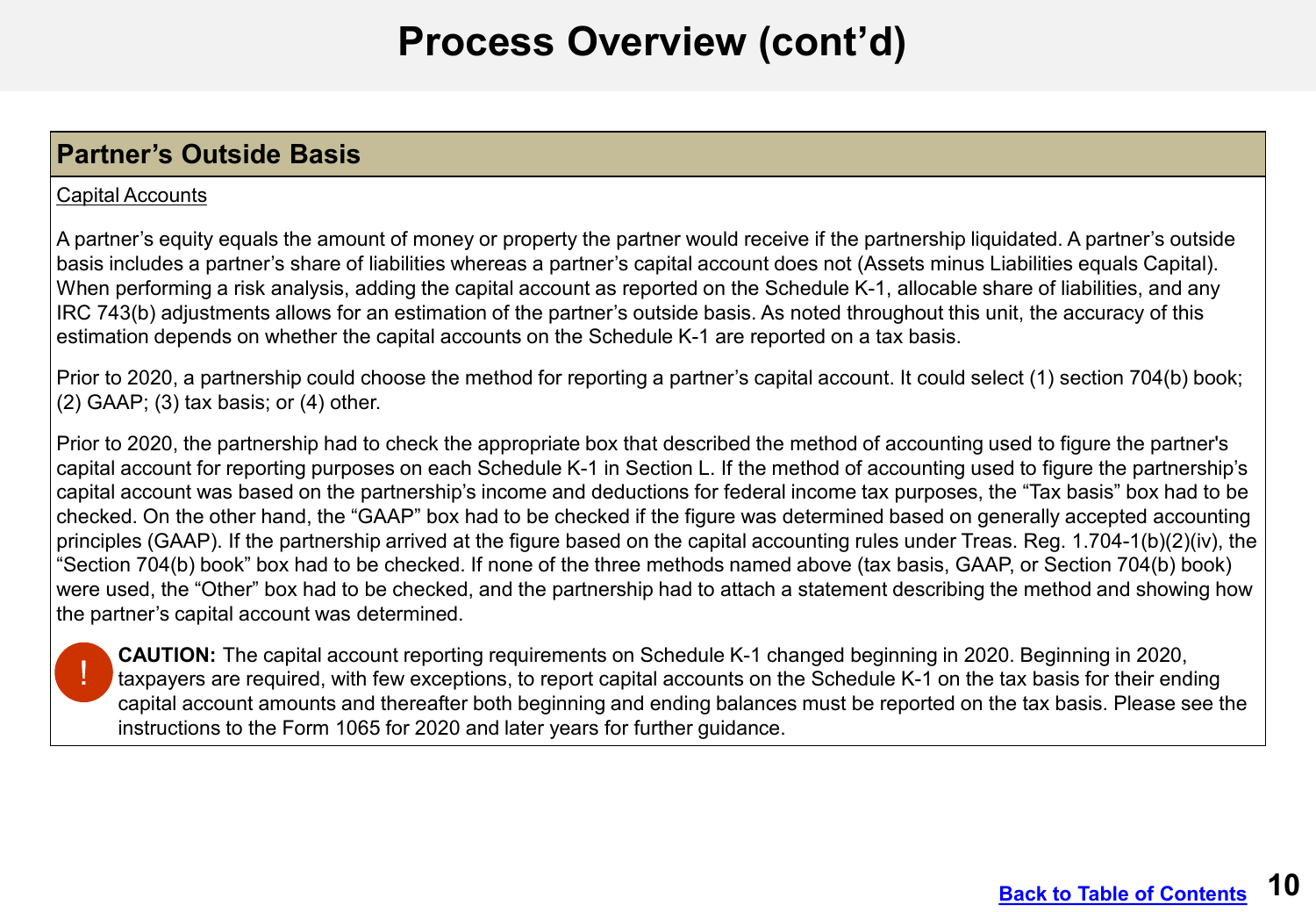### **Partner's Outside Basis**

#### Tax Basis Capital Account

 As its name implies, the tax basis capital account is based on tax accounting. The tax basis capital account is increased by the adjusted tax basis of the contributed assets (net of liabilities) and decreased by the adjusted basis of assets distributed (net of liabilities). Second, the tax basis capital account is increased or decreased annually by increases and decreases as reflected on the partners' Schedules K-1 Part III and attached statements. Tax gain or loss on the sale or other disposition of partnership property is computed using the asset's tax basis. A partner's tax basis capital account plus his share of partnership liabilities plus his section 743(b) adjustment (assuming that the partnership made a section 754 election) generally equals his outside basis in his partnership interest. Note: The accuracy of this computation may be materially reduced if the partnership did not make a section 754 election.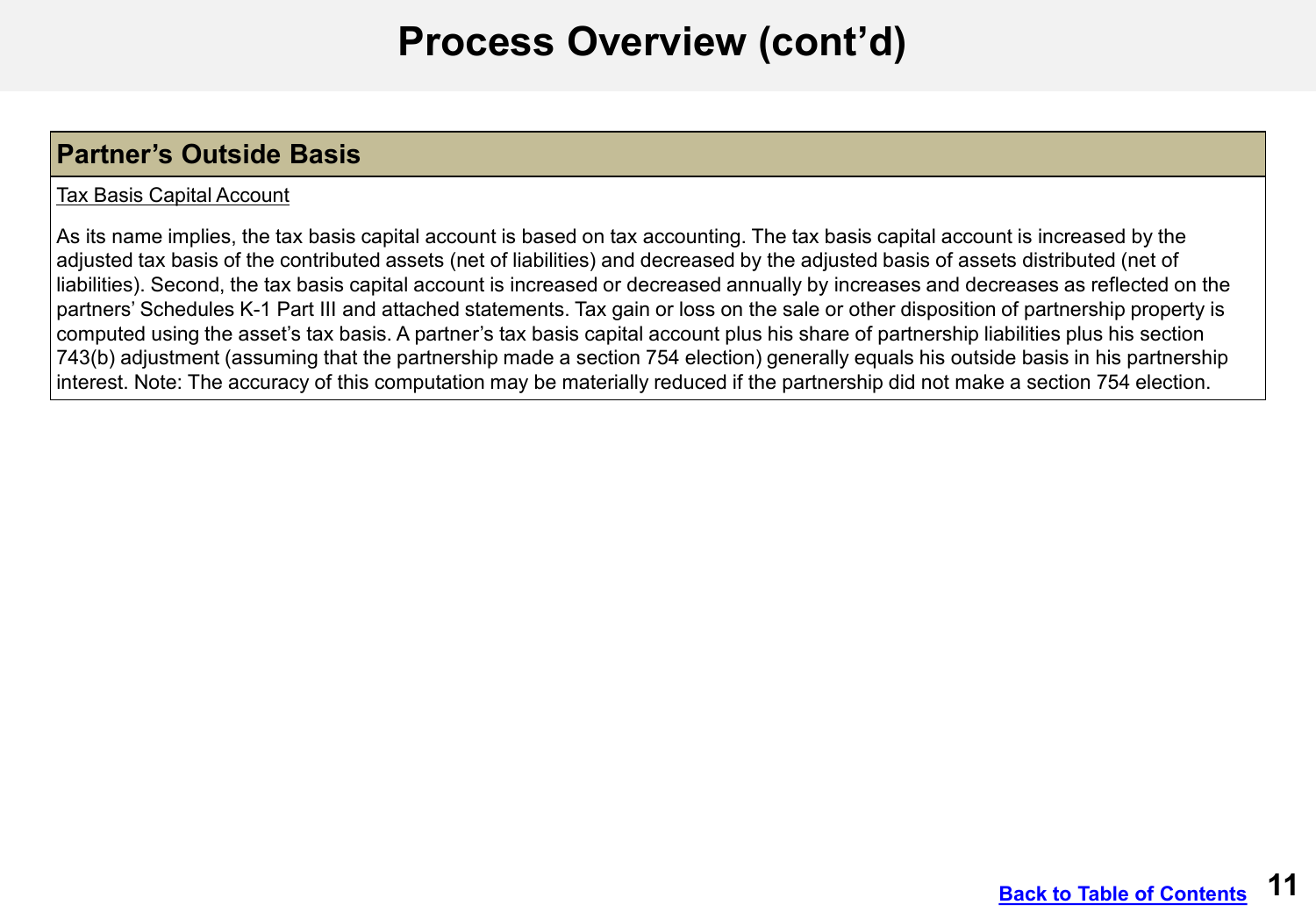### **Partner's Outside Basis**

#### IRC 704(b) Book Capital Accounts

The IRC 704(b) book capital accounting system is a creation of the partnership regulations. It is important to distinguish these "IRC 704(b) book capital accounts" from tax or GAAP capital accounts. The purpose of IRC 704(b) book capital is to reflect each partner's economic share of the partnership's assets equal to their equity in the partnership.

The rules for computing and maintaining book capital accounts are found in Treas. Reg. 1.704-1(b)(2)(iv)(b), a regulation section supporting IRC 704(b). For that reason, such capital accounts are known as "704(b) book" capital accounts. This term can be confusing because the accounting profession often equates the term "book" with financial accounting principles. Maintenance of IRC 704(b) book capital accounts are often included into partnership agreements to satisfy the safe harbor for economic effect as well as to assist in determining whether a partner's allocation has economic effect. Treas. Reg. 1.704-1(b).

IRC 704(b) book capital accounts use fair market value for property contributions and property distributions. For example, if two individuals desire to form a 50/50 partnership, they agree as to the amount of money and the value of property each must contribute so their interests are equal. Professional appraisals may be obtained to value the property or services contributed.

 A partner's book capital is increased/decreased by his allocable share of partnership book income/loss for the year, including tax- exempt income. The tax character of the income or loss is not relevant, capital gain and ordinary income are treated the same. IRC 704(b) book income/loss is the same as taxable income/loss with three adjustments. First, depreciation deductions are computed by using tax depreciation concepts (that is, life method) applied to the book basis of assets. Second, gain/loss on an asset sale is computed by using the adjusted book basis of the disposed asset. Third, any inherent gain/loss in the distribution of property to a partner must be allocated to all partners in accordance with their allocation arrangement immediately prior to the distribution. A partnership agreement may, upon the occurrence of certain events, increase or decrease the book capital accounts of the partners to reflect a revaluation of partnership property (including intangible assets such as goodwill) on the partnership's books. Treas. Reg. 1.704-1(b)(2)(iv)(f).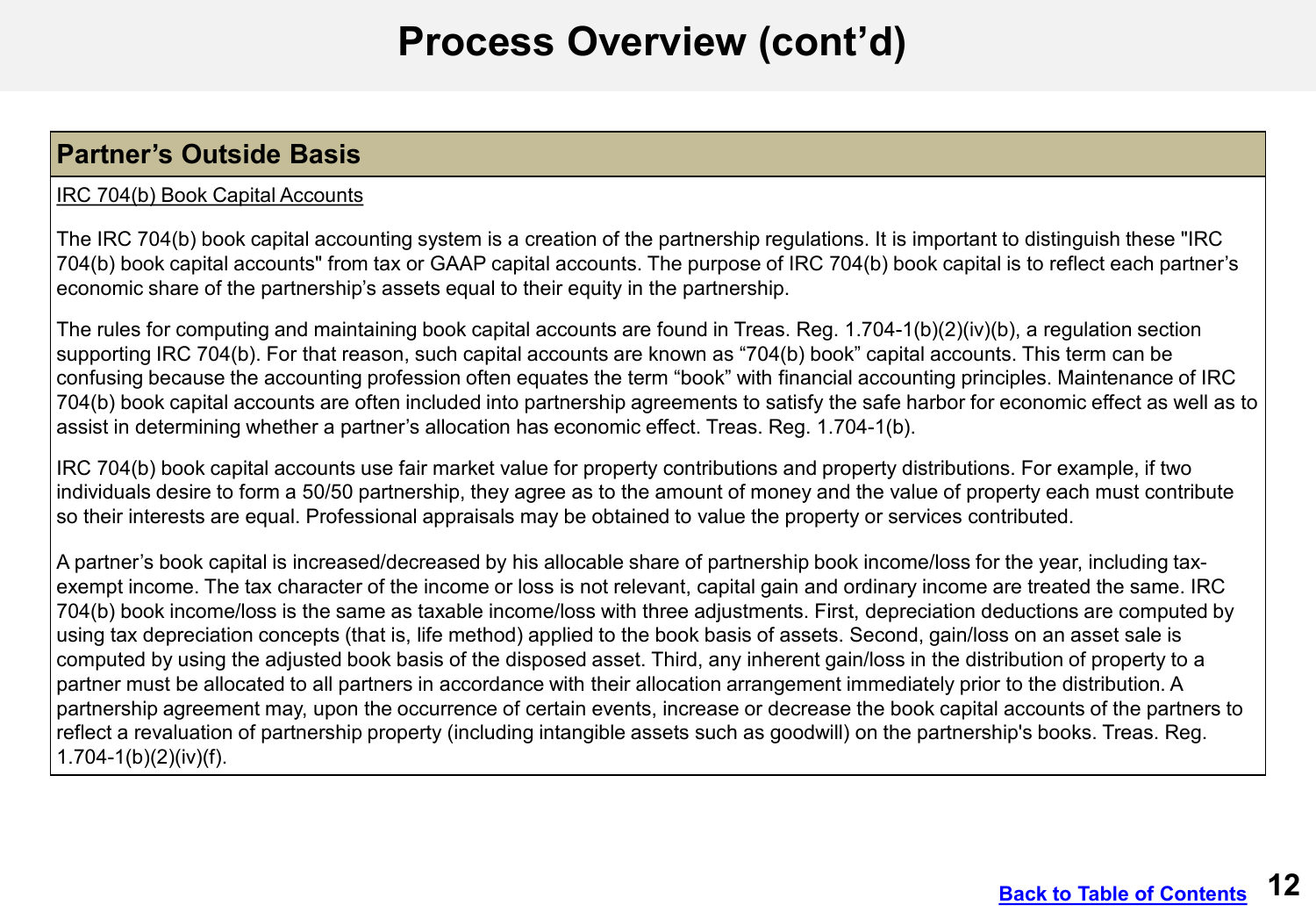### **Partner's Outside Basis**

#### Loss Limitations

 In general, a partner's distributive share of partnership loss, including capital loss, is allowed only to the extent of the partner's outside basis. IRC 704(d). In determining the extent to which loss or deduction may be claimed, the partner's outside basis is first increased by his share of income, contributions, and liabilities, and decreased by both cash and property distributions and any decrease in his share of partnership liabilities. IRC 705. If the current year aggregate loss exceeds the adjusted outside basis, the loss limitation must be allocated to each type of loss or deduction, including any amounts carried over from prior years due to previous basis limitations. Treas. Reg. 1.704-1(d)(2).

 The Tax Cuts and Jobs Act (TCJA) amended IRC 704(d). IRC 704(d)(3)(A) provides that charitable contributions and foreign tax payments are taken into account under the basis limitation rules. Under prior law, a partner could take into account their entire distributive shares of charitable contributions or foreign tax payments even if they were in excess of outside basis.

 Under TCJA, for partnership tax years beginning after December 31, 2017, a partner may not take into account his distributive share of foreign tax payments if the amount of the payments exceed his outside basis. The new rule for charitable contributions is more complicated. New IRC 704(d)(3)(B) addresses situations in which a partnership donates built-in gain property, in other words, property whose fair market value exceeds its tax basis. Partners must reduce outside basis by their share of the appreciated property's tax basis. The donated property's built-in gain does not reduce outside basis and is not subject to IRC 704(d).

See Examples 4 and 5 on Slide 29.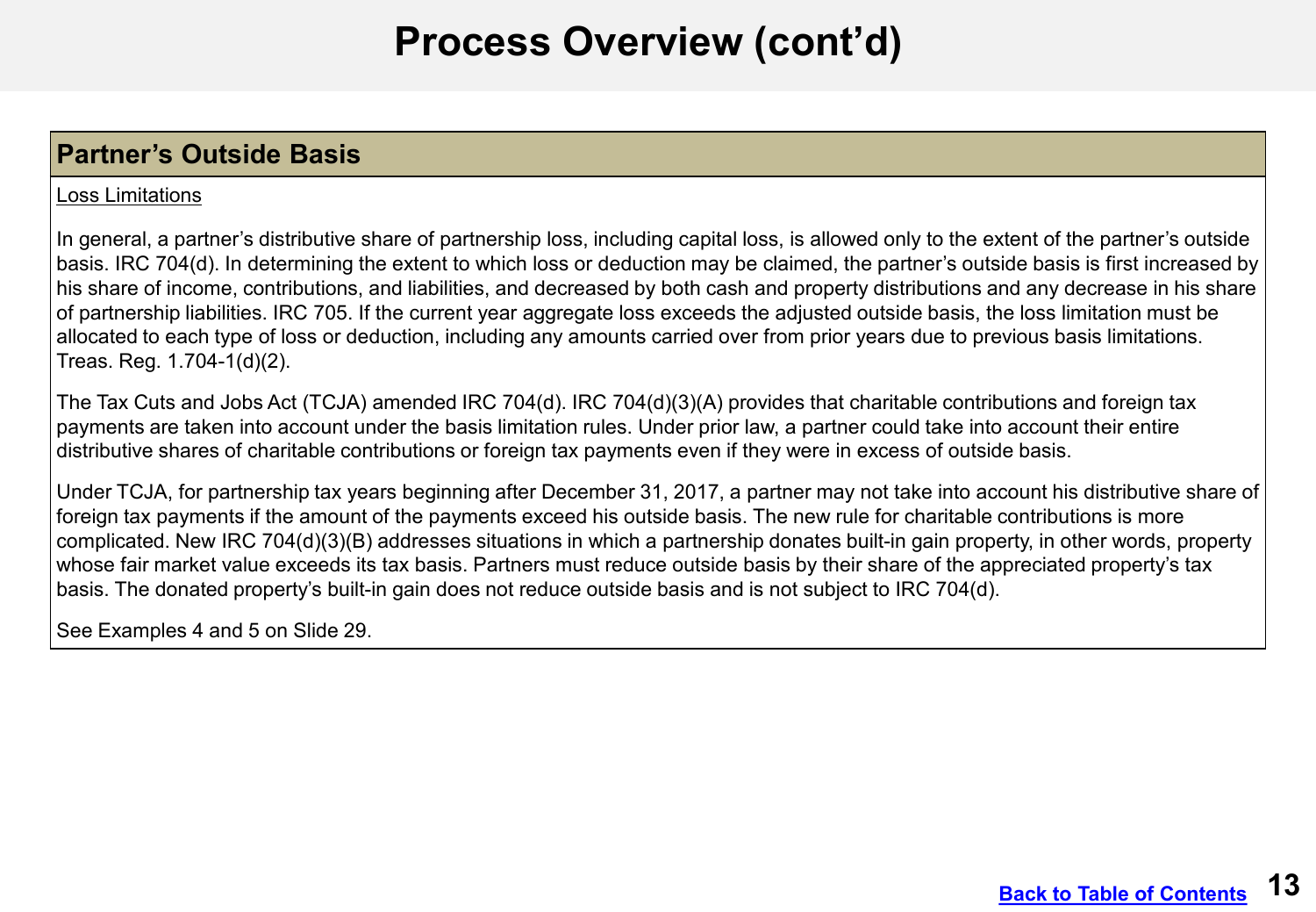# **Step 1: Pre-Audit Analysis/Estimate Outside Basis**

### <span id="page-13-0"></span>**Partner's Outside Basis**

**Step 1** 

 Inspect the return with a focus on the Schedules K-1 for potential issues. If outside basis is relevant to the issue, use tax return information to estimate the pertinent partner's outside basis.

| <b>Considerations</b>                                                                                                                                                                                                                                                                                                                                                                                                                                    | <b>Resources</b>       |
|----------------------------------------------------------------------------------------------------------------------------------------------------------------------------------------------------------------------------------------------------------------------------------------------------------------------------------------------------------------------------------------------------------------------------------------------------------|------------------------|
| Generally, outside basis is not itself an issue. However, outside basis is inexorably intertwined<br>$ $ with several issues which tend to be significant events. For example, if a partner sells or<br>disposes of his partnership interest, he must know his outside basis in order to correctly<br>determine the tax consequences. See Slide 15 for brief discussion on identifying transfers of<br>partnership interests.                            |                        |
| The partners' Schedules K-1 indicate whether the partners were allocated a loss and whether<br>the partners received a distribution of cash or property. As noted previously, losses in excess<br>of outside basis are suspended.                                                                                                                                                                                                                        |                        |
| A partner may receive a distribution of cash or property in a liquidating or in a current<br>distribution. A partner exits the partnership upon a liquidating distribution. On the other hand,<br>a partner who receives a current distribution remains in the partnership. The type of<br>distribution, the tax basis of the property, the amount of cash distributed, and the amount of<br>the partner's outside basis determine the tax consequences. | $\blacksquare$ IRC 731 |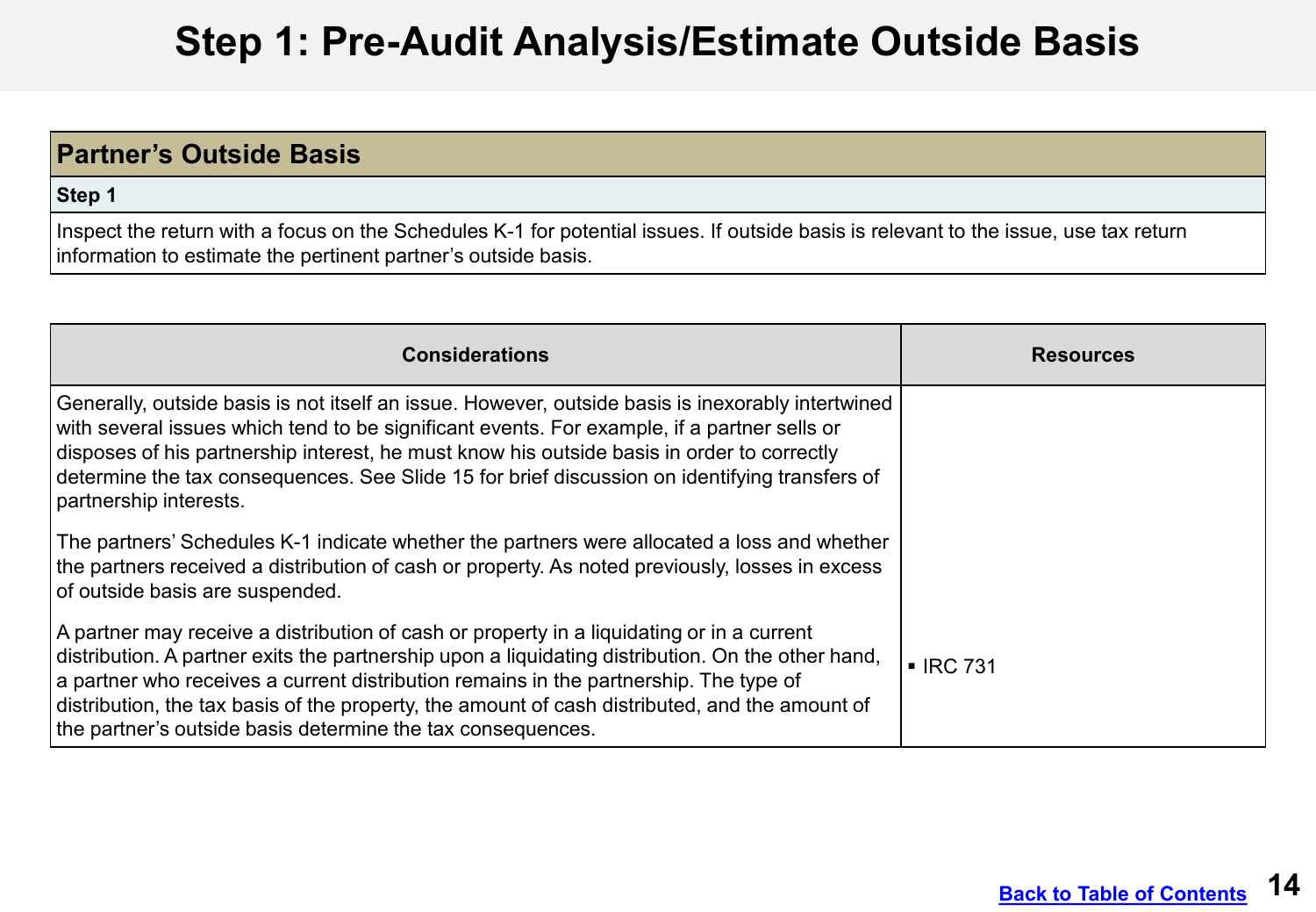| <b>Partner's Outside Basis</b> |  |
|--------------------------------|--|
| Step 1                         |  |

| <b>Considerations</b>                                                                                                                                                                                                                                                                                                                                                                                                                                                                                       | <b>Resources</b> |
|-------------------------------------------------------------------------------------------------------------------------------------------------------------------------------------------------------------------------------------------------------------------------------------------------------------------------------------------------------------------------------------------------------------------------------------------------------------------------------------------------------------|------------------|
| Look for evidence of transfers of partnership interests. Some indicators are:<br>$\blacktriangleright$ Form 8308 is attached to the partnership return.<br>l ■ A Schedule K-1 is marked "Final."<br>A partner's Schedule K-1 reflects 0% at year end.<br>$\vert$ = A statement is attached to the partnership return indicating there was a sale, exchange, or<br>liquidation of a partner's interest during the tax year.<br>$\vert$ = The partner does not receive a Schedule K-1 in the subsequent year. |                  |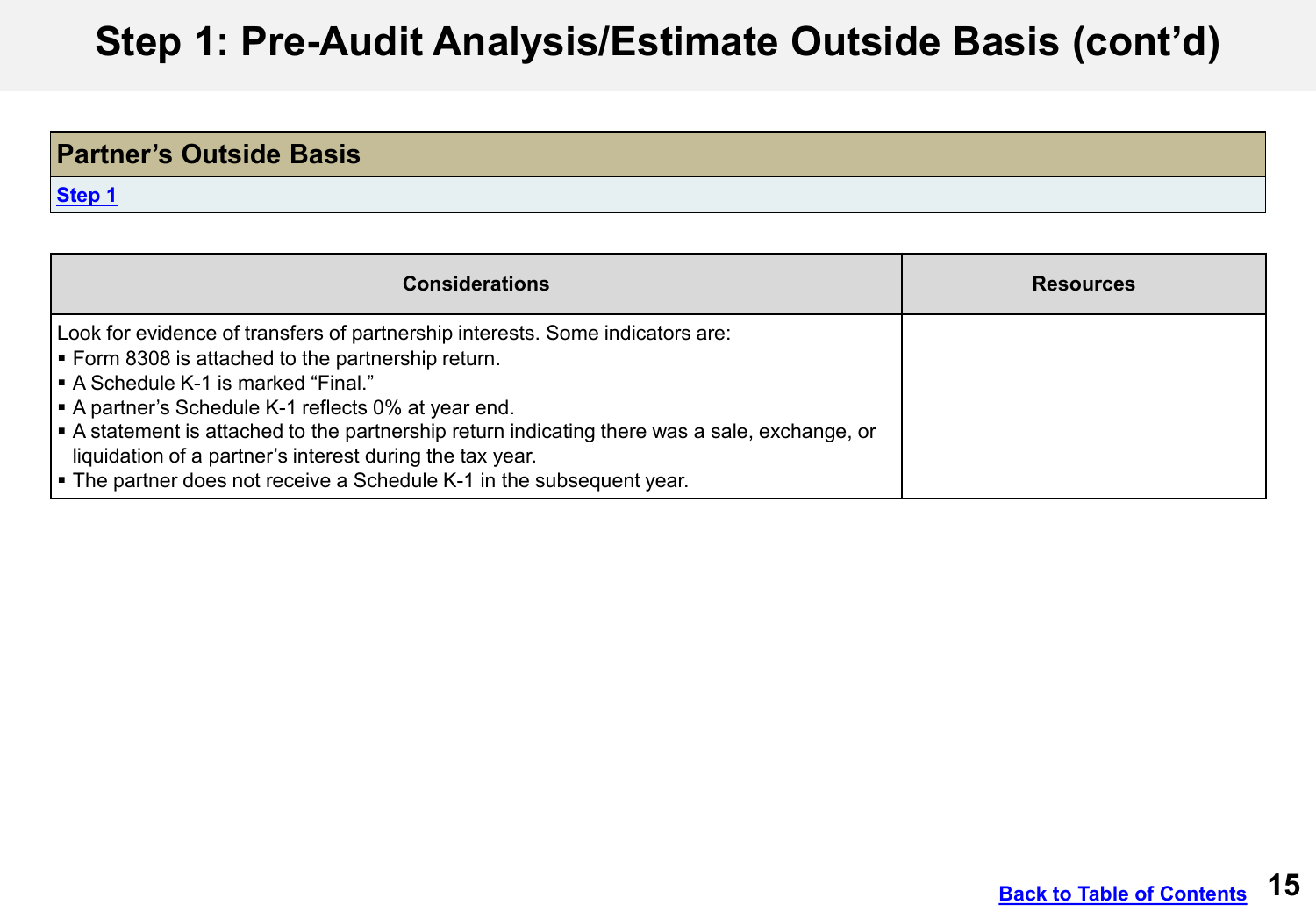| <b>Partner's Outside Basis</b> |  |
|--------------------------------|--|
| <b>Step 1</b>                  |  |

| <b>Considerations</b>                                                                                                                                                                                                                                                                                                                                                                                                                                                                       | <b>Resources</b> |
|---------------------------------------------------------------------------------------------------------------------------------------------------------------------------------------------------------------------------------------------------------------------------------------------------------------------------------------------------------------------------------------------------------------------------------------------------------------------------------------------|------------------|
| A quick method for estimating a partner's outside basis from the Schedule K-1 (prior to<br>consideration of current year activity) is to add the partner's beginning tax basis capital<br>account, his share of liabilities (both recourse and nonrecourse), and any IRC 743(b)<br>adjustments. The first two amounts are shown on each partner's Schedule K-1 as follows:<br>■ Schedule K-1, Item L "Beginning capital account"<br>■ Schedule K-1, Item K "Partner's share of liabilities" |                  |
| Note: This estimation becomes much less accurate if the partnership did not use the tax basis<br>method for reporting capital accounts and if the partnership did not make a Section 754<br>election.                                                                                                                                                                                                                                                                                       |                  |
| Beginning in 2019, taxpayers are required to report on Schedule K-1, line 20, Code AH, the<br>remaining Sec. 743(b) adjustments. Further, taxpayers are required to report on Schedule K-<br>1, line 11, Code F, and line 13, Code V, any income, gain, loss, or deduction items related to<br>an IRC 743(b) adjustment. Please see the instructions to the Form 1065 for years after 2019.                                                                                                 |                  |
| Note: This represents the partner's share of the partnership's inside tax basis of its assets<br>less the partner's share of liabilities. It is not the partner's actual outside basis which must be<br>computed by the partner; thus, it can only be used as an estimate.                                                                                                                                                                                                                  |                  |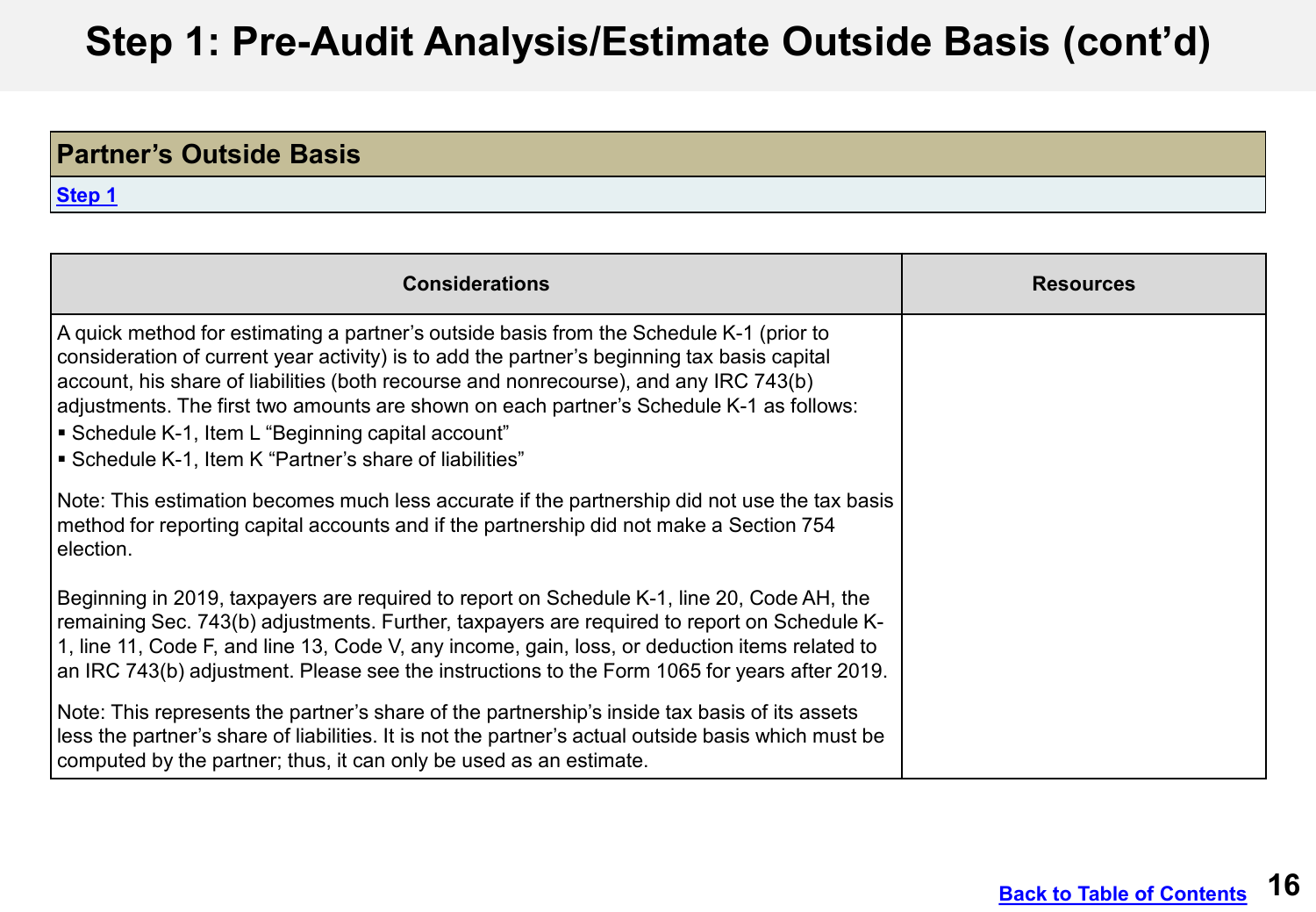| <b>Partner's Outside Basis</b> |  |
|--------------------------------|--|
| <b>Step 1</b>                  |  |

| <b>Considerations</b>                                                                                                                                                                                                                                                                                                                                                                                                                                                                                                                                                                                                                                                                                                                                  | <b>Resources</b> |
|--------------------------------------------------------------------------------------------------------------------------------------------------------------------------------------------------------------------------------------------------------------------------------------------------------------------------------------------------------------------------------------------------------------------------------------------------------------------------------------------------------------------------------------------------------------------------------------------------------------------------------------------------------------------------------------------------------------------------------------------------------|------------------|
| As noted, for years prior to 2020, this estimate of a partner's outside basis will be more<br>$\mid$ accurate if capital accounts are reported using the tax basis method, as opposed to the IRC<br>704(b) book or GAAP methods. The type of capital account reported is identified on Schedule<br>K-1, Part I, Item L for years prior to 2019. The type of capital reflected on Schedule K-1 may<br>be different from year-to-year. These factors should be considered when assessing the<br>accuracy of an estimate of a partner's basis. Compare the prior year ending capital account<br>on the Schedule K-1 to the beginning capital account balance. If there is a difference, request<br>an explanation and documentation from the partnership. |                  |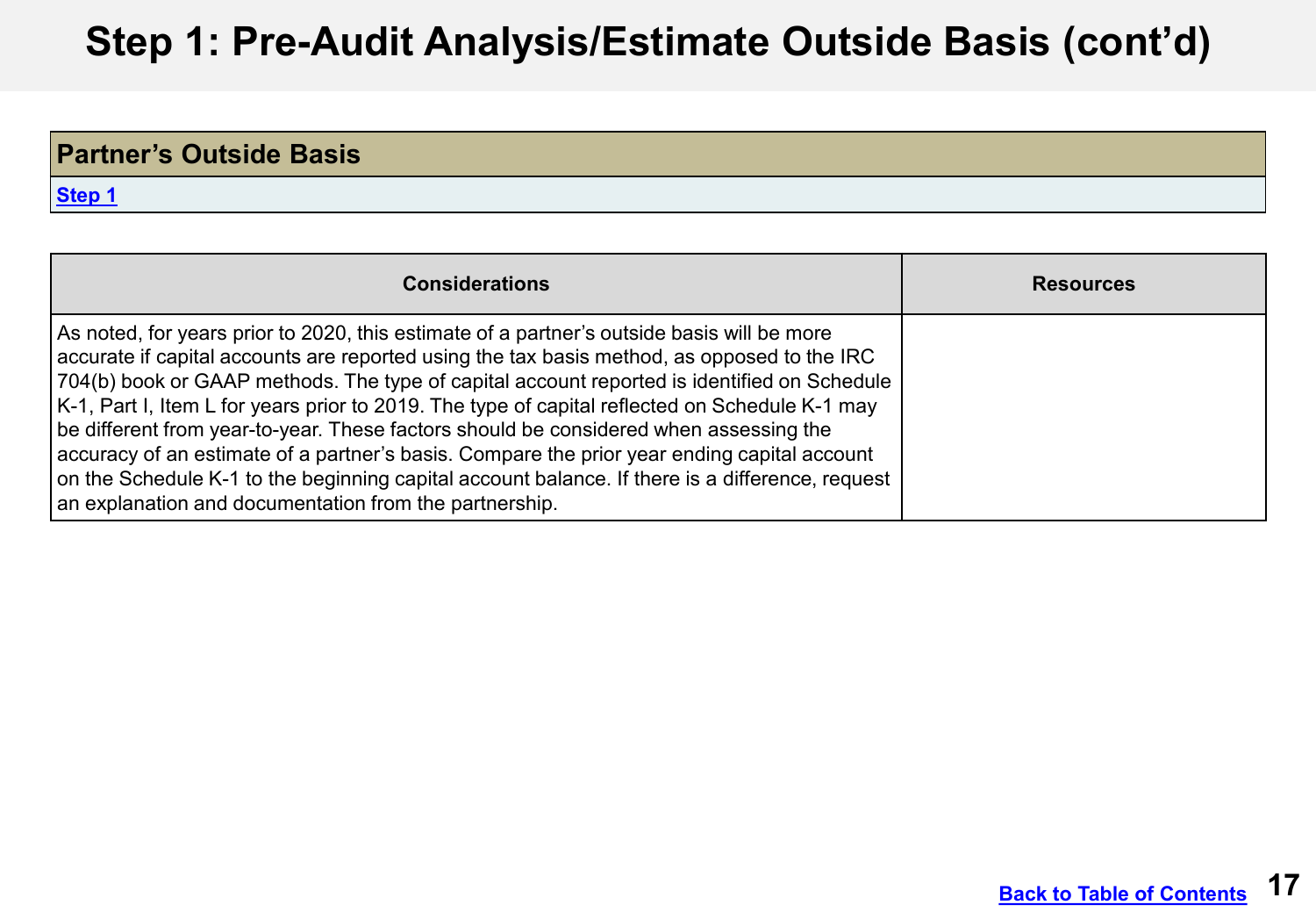| <b>Partner's Outside Basis</b> |  |
|--------------------------------|--|
| Step 1                         |  |

| <b>Considerations</b>                                                                                                                                                                                                                                                                                                                                                                                                                                                                                                                                                                                                                                                                                                           | <b>Resources</b> |
|---------------------------------------------------------------------------------------------------------------------------------------------------------------------------------------------------------------------------------------------------------------------------------------------------------------------------------------------------------------------------------------------------------------------------------------------------------------------------------------------------------------------------------------------------------------------------------------------------------------------------------------------------------------------------------------------------------------------------------|------------------|
| For 2019 and later years, line 20, Code AH of the Schedule K-1 will have the IRC 743(b)<br>adjustment (if the partnership made an IRC 754 election). This figure should be added to the<br>tax basis capital account plus allocated liabilities calculation discussed earlier.<br><b>CAUTION:</b> The capital account reporting requirements on Schedule K-1 have<br>changed. Beginning In 2020, taxpayers are required, with few exceptions, to report<br>capital accounts on the tax basis for their ending capital account amounts and<br>thereafter both beginning and ending balances must be reported on the tax basis.<br>Please see the instructions to the Form 1065 for 2020 and later years for further<br>guidance. |                  |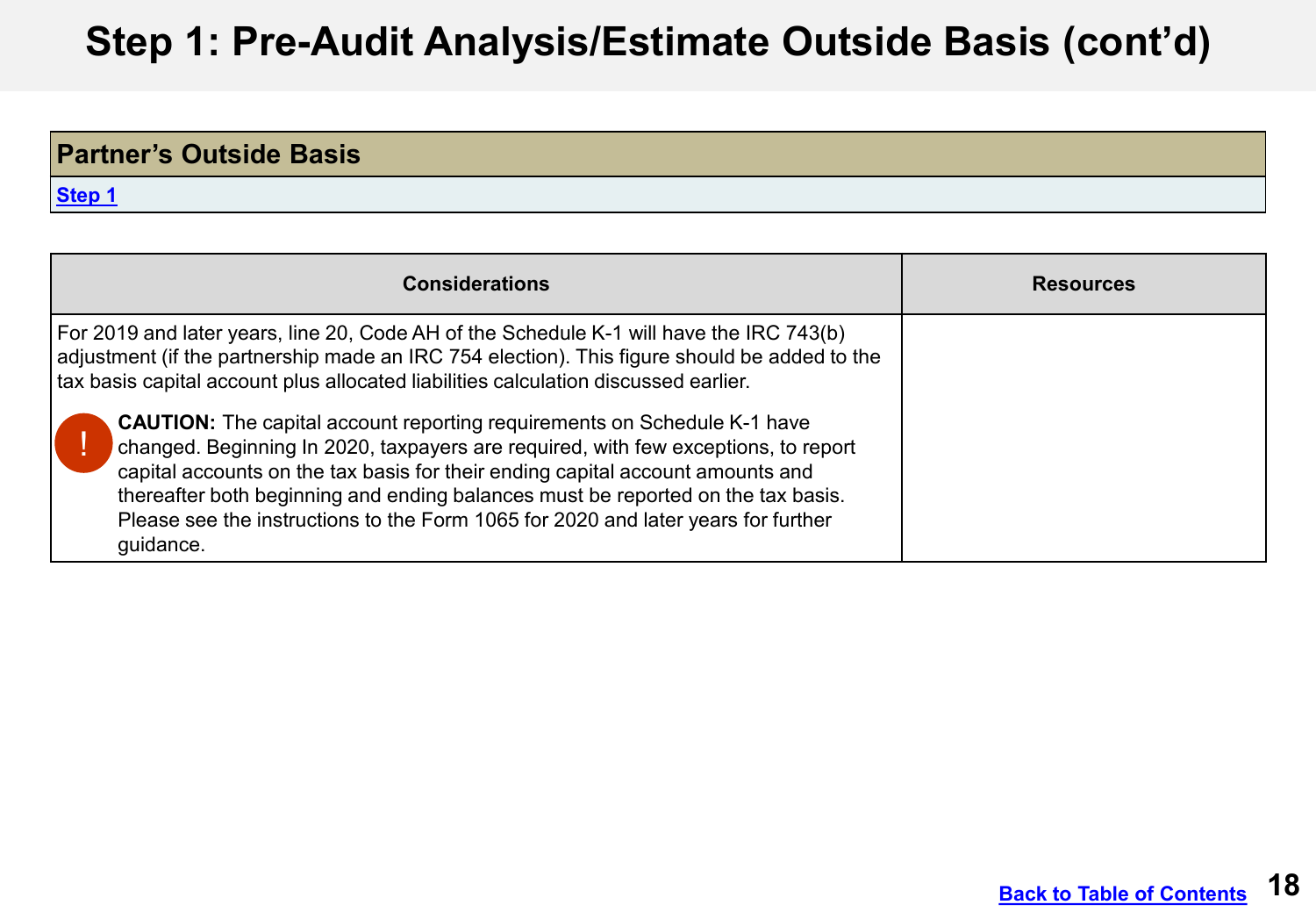## **Step 2: Verify or Reconstruct Outside Basis**

<span id="page-18-0"></span>

| <b>Partner's Outside Basis</b>                                                    |
|-----------------------------------------------------------------------------------|
| Step 2                                                                            |
| Use taxpayer records and internal sources to verify or reconstruct outside basis. |

| <b>Considerations</b>                                                                                                                                                                                                                                                                                                                                                                                                                                                                                                           | <b>Resources</b>                                                                                         |
|---------------------------------------------------------------------------------------------------------------------------------------------------------------------------------------------------------------------------------------------------------------------------------------------------------------------------------------------------------------------------------------------------------------------------------------------------------------------------------------------------------------------------------|----------------------------------------------------------------------------------------------------------|
| Step One described how to estimate outside basis. Verify the estimate by obtaining additional<br>information from both the partnership's representative and from internal sources.                                                                                                                                                                                                                                                                                                                                              |                                                                                                          |
| Often, basis is tracked at the partnership level. However, tracking outside basis is the<br>responsibility of each partner. Treas. Reg. 1.705-1(a). The requirement to keep books and<br>records is contained in Treas. Reg. 1.6001-1(a). A partner is required to maintain adequate<br>books and records to substantiate basis. If a partner does not maintain adequate<br>recordkeeping, then the burden of proof is on the partner to prove sufficient basis to deduct<br>losses. See Nwabasili v. CIR, T.C. Memo. 2016-220. | ■ Treas. Reg. $1.705-1(a)$<br>• Treas. Reg. $1.6001-1(a)$<br>Nwabasili v. C.I.R. - T.C. Memo<br>2016-220 |
| To verify or reconstruct a partner's outside basis, you must obtain the partner's Schedules K-<br>1 starting with the year in which the partner was admitted to the partnership. The<br>partnership's representative may be able to furnish the Schedules K-1. Additionally, use<br>internal systems such as EUP, IDRS, LIN and yK-1.                                                                                                                                                                                           |                                                                                                          |
| Once the Schedules K-1 are obtained, the partner's basis can be computed by using the<br>Partner's Basis Computation Spreadsheet available in the Partnerships Knowledge Base<br>within the IRS Virtual Library. When using the basis spreadsheet, it is important to include all<br>partner contributions, distributions, liabilities and items of income/loss that impacts basis.                                                                                                                                             | ■ Audit Tool - Partner's Basis<br><b>Computation Spreadsheet</b>                                         |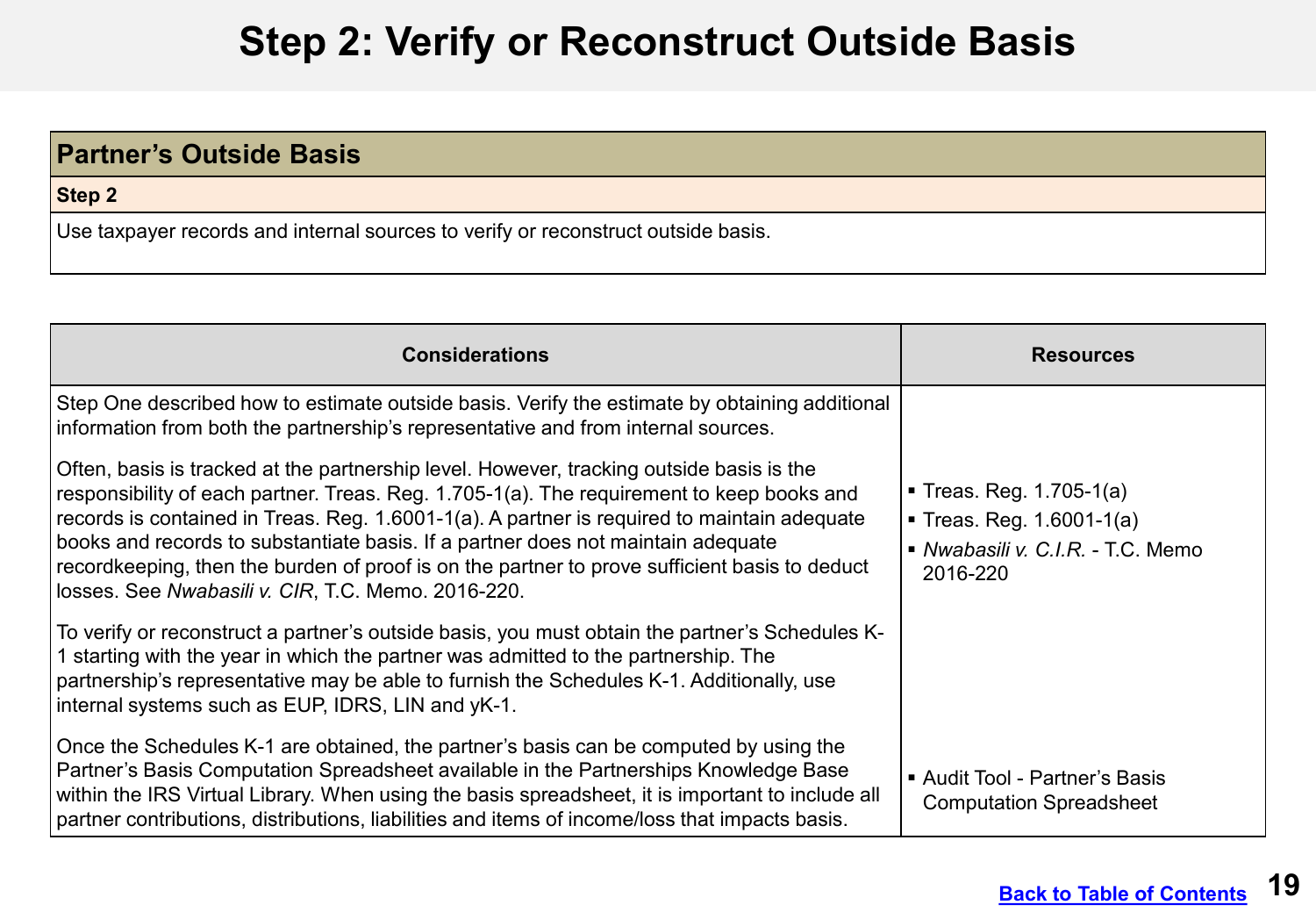# **Step 2: Verify or Reconstruct Outside Basis (cont'd)**

| <b>Partner's Outside Basis</b> |  |
|--------------------------------|--|
| Step 2                         |  |

| <b>Considerations</b>                                                                                                                                                           | <b>Resources</b> |
|---------------------------------------------------------------------------------------------------------------------------------------------------------------------------------|------------------|
| You may obtain necessary information from years barred by the statute of limitations in order<br>to correctly compute a partner's outside basis in your year under examination. |                  |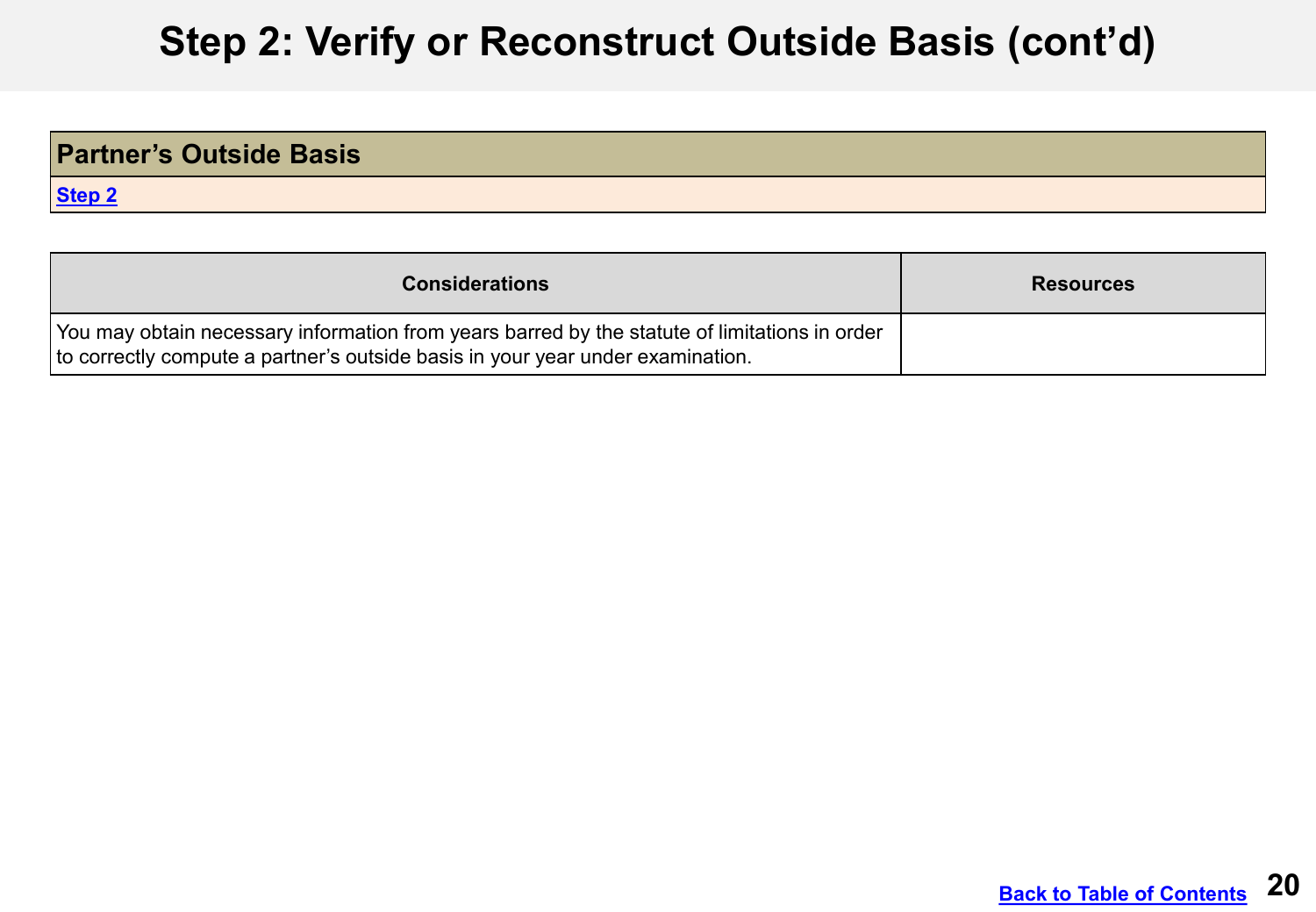#### <span id="page-20-0"></span>**DRAFT Step 3: Use Alternative Rule to Compute Outside Basis**

### **Partner's Outside Basis**

**Step 3** 

In certain circumstances, it is possible to calculate outside basis using an alternative rule under IRC 705(b).

| <b>Considerations</b>                                                                                                                                                                                                                                                                                                                                                                                                                                                                                                                                   | <b>Resources</b> |
|---------------------------------------------------------------------------------------------------------------------------------------------------------------------------------------------------------------------------------------------------------------------------------------------------------------------------------------------------------------------------------------------------------------------------------------------------------------------------------------------------------------------------------------------------------|------------------|
| IRC 705(b) Alternative Basis Calculation Rule                                                                                                                                                                                                                                                                                                                                                                                                                                                                                                           |                  |
| IRC 705(b) provides an alternative rule for computing outside basis. This alternative rule can<br>only be used in two circumstances:                                                                                                                                                                                                                                                                                                                                                                                                                    |                  |
| 1. The circumstances are such that the partner cannot practicably apply the general rules for<br>the computation of outside basis.<br>2. In the Service's opinion, it is reasonable to conclude that the result produced will not vary<br>substantially from the result produced under the general basis rules.                                                                                                                                                                                                                                         |                  |
| A partner wishing to use the alternative rule must show that the circumstances are such that<br>he is entitled to do so. See Treas. Reg. 1.705-1(b) and examples. When the alternative rule<br>under IRC 705(b) is used to compute a partner's outside basis, adjustments to this calculation<br>$\mid$ are necessary in certain situations. For example, contributions of property by a partner to a<br>partnership, transfers of partnership interests, and distributions of property to partners are all<br>situations that may require adjustments. |                  |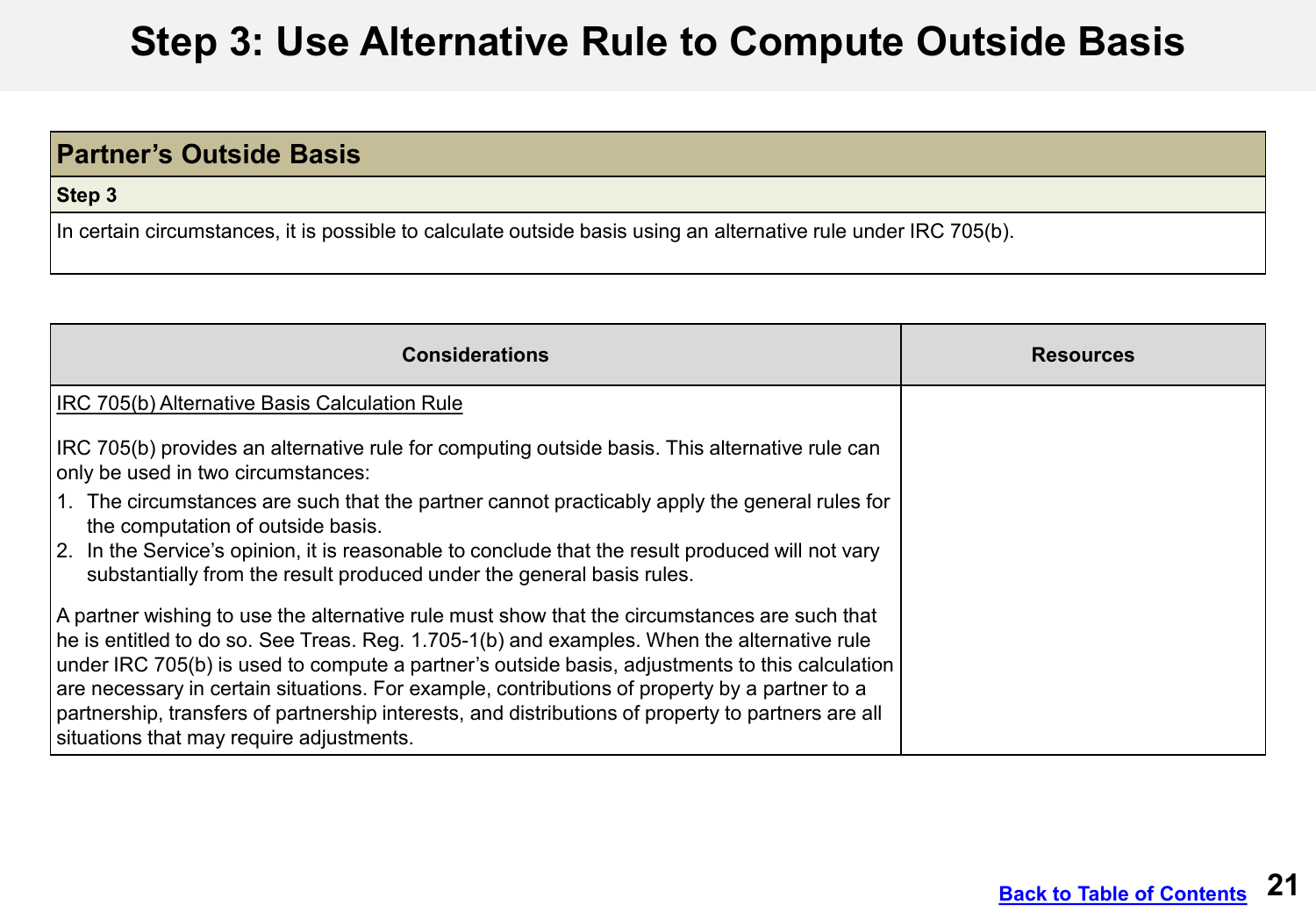## **Examples of the Process**

<span id="page-21-0"></span>

|                              | <b>Partner's Outside Basis</b>                                                                                                                                                                                                                                                                                                                                                                            |  |
|------------------------------|-----------------------------------------------------------------------------------------------------------------------------------------------------------------------------------------------------------------------------------------------------------------------------------------------------------------------------------------------------------------------------------------------------------|--|
|                              | <b>Description</b>                                                                                                                                                                                                                                                                                                                                                                                        |  |
|                              | Example 1 - Determine if a Potential Basis Issue Exists                                                                                                                                                                                                                                                                                                                                                   |  |
| purposes of the calculation: | You are assigned to audit ABC Partnership's 2015 Form 1065 Tax Return. As part of your risk analysis, you review the tax return,<br>which includes the partners' Schedule K-1s. A review of the Schedule K-1 shows the following relevant information for partner Sally<br>Smith. Sally does not have an IRC 743(b) adjustment. Assume that the partnership uses the tax basis capital account method for |  |
| \$                           | (140,000) Part II Item L - Beginning Capital Account                                                                                                                                                                                                                                                                                                                                                      |  |
|                              | (120,000) Line 1 - Ordinary Business Loss<br>10,000 Line 2 - Net Rental Real Estate Income                                                                                                                                                                                                                                                                                                                |  |
|                              | (5,000) Line 9a - Net Long-Term Capital Loss                                                                                                                                                                                                                                                                                                                                                              |  |
|                              | (115,000) Sally Smith's 2015 Schedule K-1 Part II, Item L Current Year increase/(decrease)                                                                                                                                                                                                                                                                                                                |  |
|                              | Part II Item L - Ending Capital Account (includes current year activity & Beginning<br>(255,000) Capital Account of (\$140,000))                                                                                                                                                                                                                                                                          |  |
|                              | 75,000 Part II Item K - Nonrecourse Liabilities                                                                                                                                                                                                                                                                                                                                                           |  |
|                              | 100,000 Part II Item K - Recourse Liabilities                                                                                                                                                                                                                                                                                                                                                             |  |
|                              | Sally Smith's Estimated 2015 Losses in Excess of Basis (\$115,000 net current<br>year loss less \$175,000 share of liabilities plus (\$140,000) Beginning year Capital<br>$(80,000)$ Account)                                                                                                                                                                                                             |  |

Sally's disallowed loss would have increased by the amount of the adjusted basis of any property distributed or any cash distributed.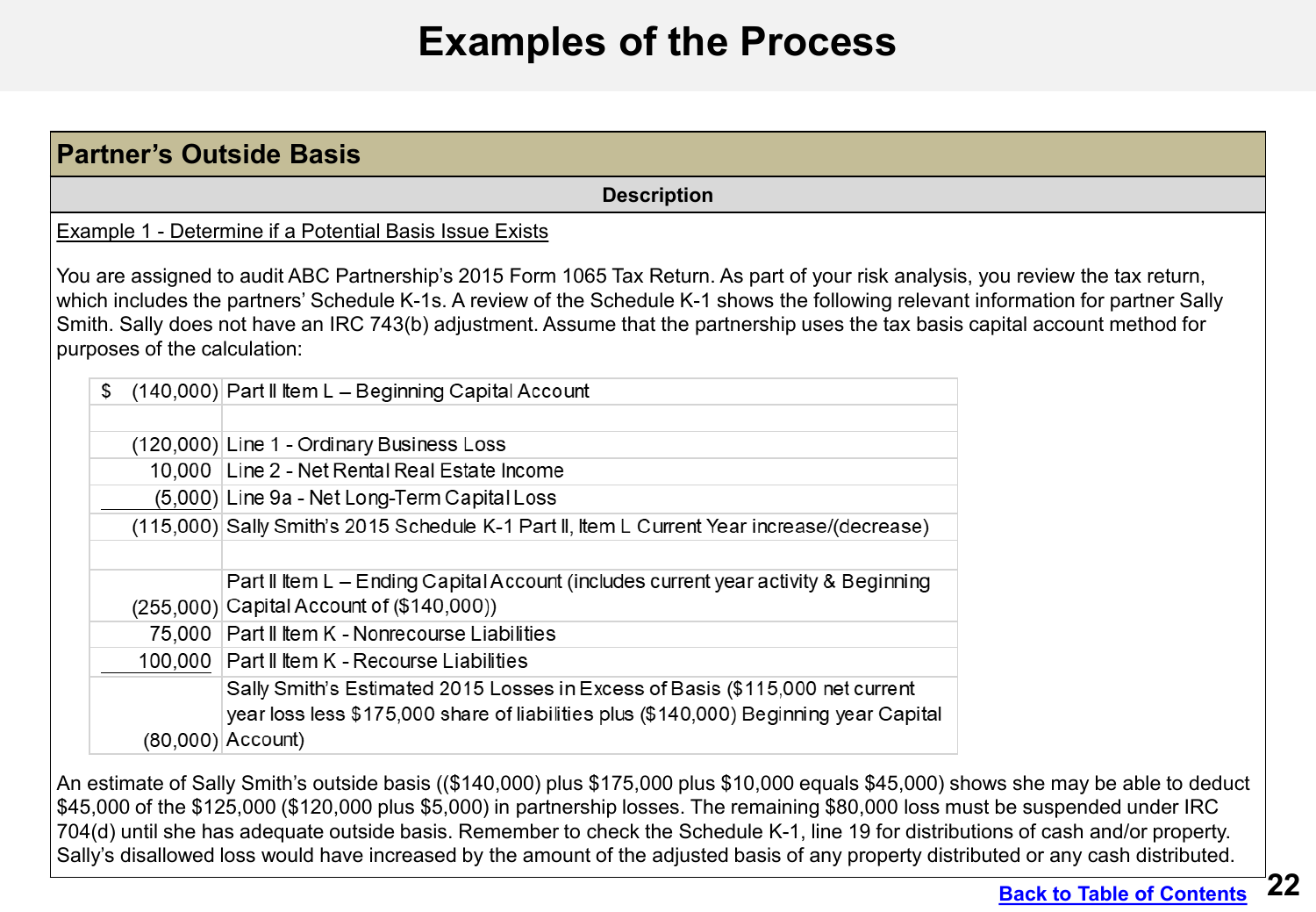#### **Partner's Outside Basis Description**  Example 1 - Determine if a Potential Basis Issue Exists (cont'd) Please note that this is an estimate of basis because the partnership is not required to track a partner's outside basis. The tax basis capital account reflects the partner's share of the partnership's inside tax basis of its assets less the partner's share of liabilities. For years prior to 2020, the accuracy of this computation was dependent upon the type of capital account that is reflected on Schedule K-1. If the capital account was an "IRC 704(b) book capital" or "GAAP capital," those amounts may have differed significantly from the tax allocations to the partner since the start of her investment. For example, the book income statement may have reflected book deductions that were not allowed for tax purposes (Schedule M-3) in prior years and the current year. In that case, the capital account for book purposes will be lower than that for tax, and thus the estimated basis computed above will be lower than the actual tax basis. Beginning in 2020, partnerships are required to report capital accounts on a tax basis. In addition, for 2019 and later years, partnerships are required to report a partner's net remaining unrecovered IRC 743(b) adjustment to line 20, Code AH. Please see the instructions to the Form 1065 for later years.

**CAUTION:** You should not assume the partner deducted the losses in excess of basis. A review of the partner's tax return would need to be performed to determine if she deducted all of the losses. In this example, the ordinary business losses and net rental real estate income would be reported on Sally Smith's Form 1040, Schedule E. The net long-term capital loss would be reported on Form 1040, Schedule D. If Sally Smith correctly limited her 2015 deductible losses from ABC Partnership, then no audit adjustment to suspend the excess losses under IRC 704(d) would be necessary. !

If you determine Sally Smith deducted all of the 2015 losses from ABC Partnership on her 2015 Form 1040 return, then you should verify her basis in ABC Partnership to determine whether she deducted losses in excess of basis.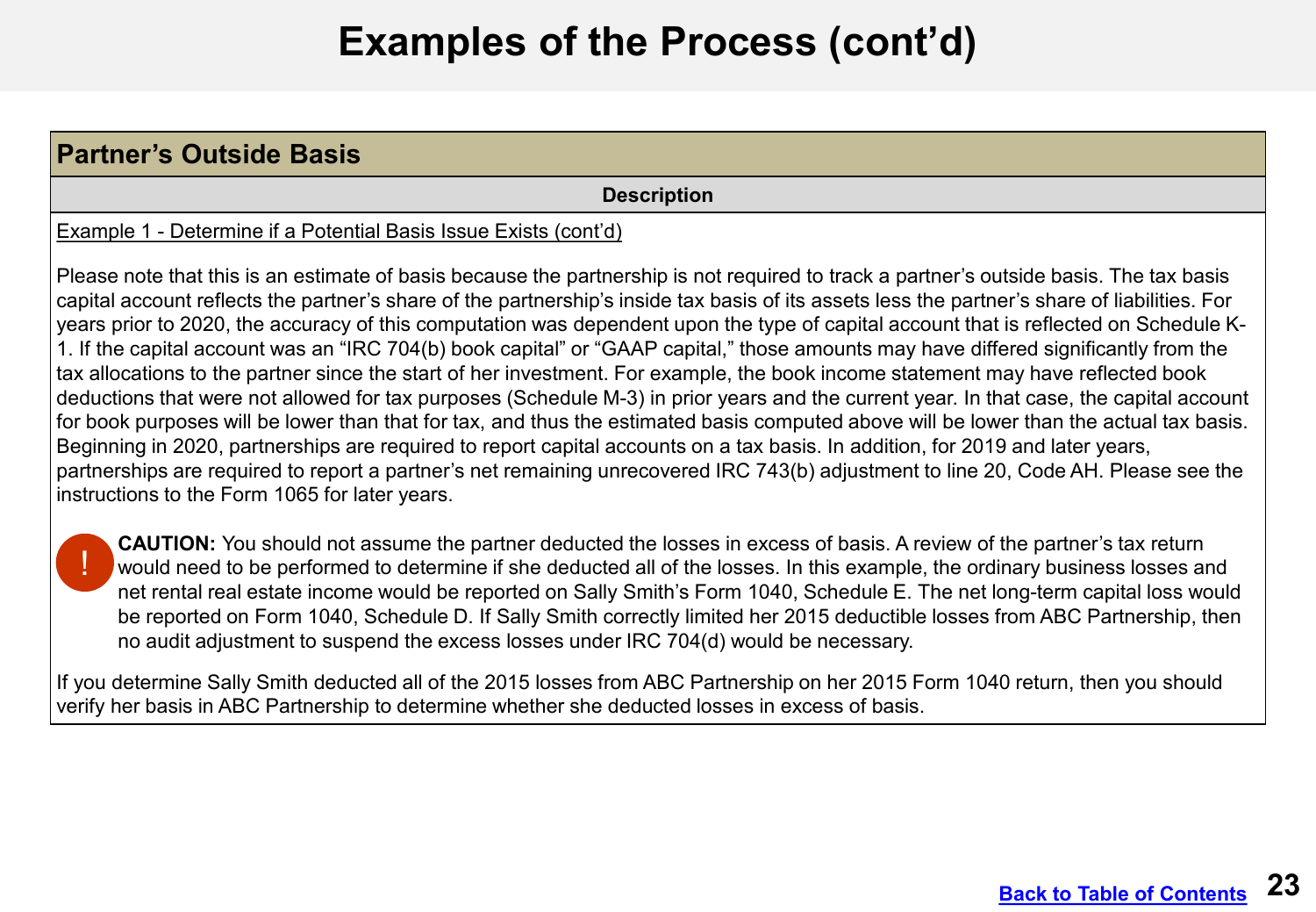| <b>Partner's Outside Basis</b>                                                                                                                                                                                                                                                                                                                                                                                                                                                                                                                                     |
|--------------------------------------------------------------------------------------------------------------------------------------------------------------------------------------------------------------------------------------------------------------------------------------------------------------------------------------------------------------------------------------------------------------------------------------------------------------------------------------------------------------------------------------------------------------------|
| <b>Description</b>                                                                                                                                                                                                                                                                                                                                                                                                                                                                                                                                                 |
| Example 2 - Reconstructing a Partner's Outside Basis                                                                                                                                                                                                                                                                                                                                                                                                                                                                                                               |
| You are assigned to examine XYZ Partnership's 2016 Form 1065. The Schedule K-1 of a partner named Joe Johnson shows he<br>received a \$465,000 cash distribution. You estimate that his outside basis is less than \$465,000. His 2016 Form 1040 Schedule D<br>reflects no capital gain from a cash distribution in excess of his basis in XYZ Partnership.                                                                                                                                                                                                        |
| You expand the audit to include Joe Johnson's 2016 Form 1040. An Information Document Request (IDR) is issued that requests a<br>computation of his outside basis in XYZ Partnership as of December 31, 2016. Joe Johnson responds by providing his 2014 to 2016<br>Schedules K-1. He states that he has not tracked his outside basis in his partnership interest. You learn from reviewing the 2014<br>Schedule K-1 that Joe became a partner in XYZ Partnership on January 1, 2014. Joe Johnson's 2014 to 2016 Schedules K-1 show<br>the following information: |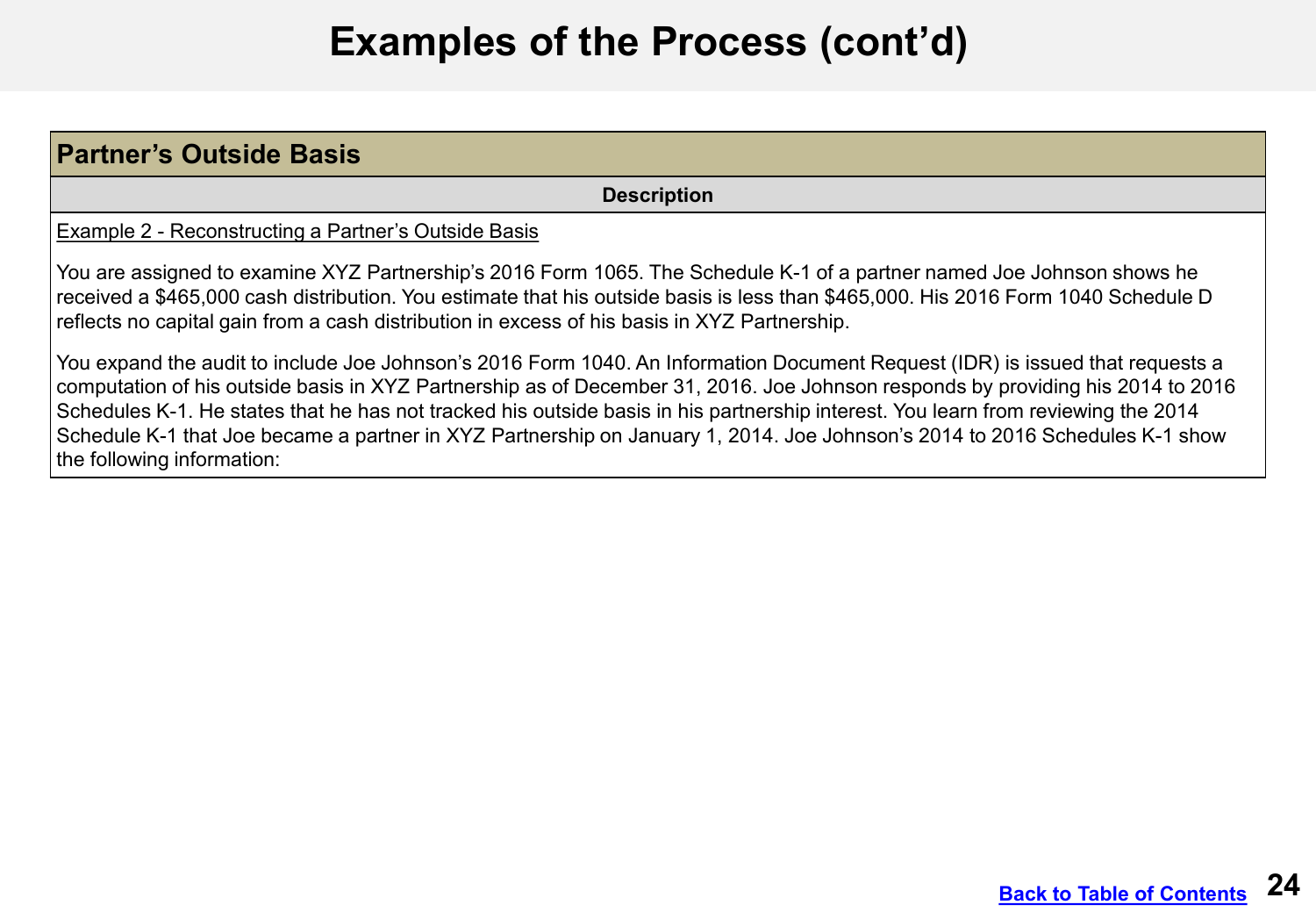| <b>Partner's Outside Basis</b>                                |                                                                      |  |  |
|---------------------------------------------------------------|----------------------------------------------------------------------|--|--|
|                                                               | <b>Description</b>                                                   |  |  |
| Example 2 – Reconstructing a Partner's Outside Basis (cont'd) |                                                                      |  |  |
|                                                               | Tax Year 2014                                                        |  |  |
|                                                               | \$150,000 Part II Item L - Capital Contributed During the Year       |  |  |
|                                                               | 125,000 Line 1 - Ordinary Business Income                            |  |  |
|                                                               | 1,000 Line 5 - Interest Income                                       |  |  |
|                                                               | (20,000) Line 19 Code A - Cash Distributions                         |  |  |
|                                                               | Part II Item L - Ending Capital Account (This also equals Joe's      |  |  |
|                                                               | 256,000 Estimated Basis as of 12/31/2014.)                           |  |  |
|                                                               | Tax Year 2015                                                        |  |  |
|                                                               | \$100,000 Part II Item K - Recourse Liabilities at Year-End          |  |  |
|                                                               | \$256,000 Part II Item L - Beginning Capital Account                 |  |  |
|                                                               | (200,000) Line 1 - Ordinary Business (Loss)                          |  |  |
|                                                               | 30,000 Line 2 - Net Rental Real Estate Income                        |  |  |
|                                                               | 1,000 Line 5 - Interest Income                                       |  |  |
|                                                               | (5,000) Line 9a - Net Long-Term Capital (Loss)                       |  |  |
|                                                               | Part II Item L - Ending Capital Account (Joe's Estimated Basis as of |  |  |
|                                                               | 82,000 12/31/2015 is \$82,000 plus \$100,000 equals \$182,000.)      |  |  |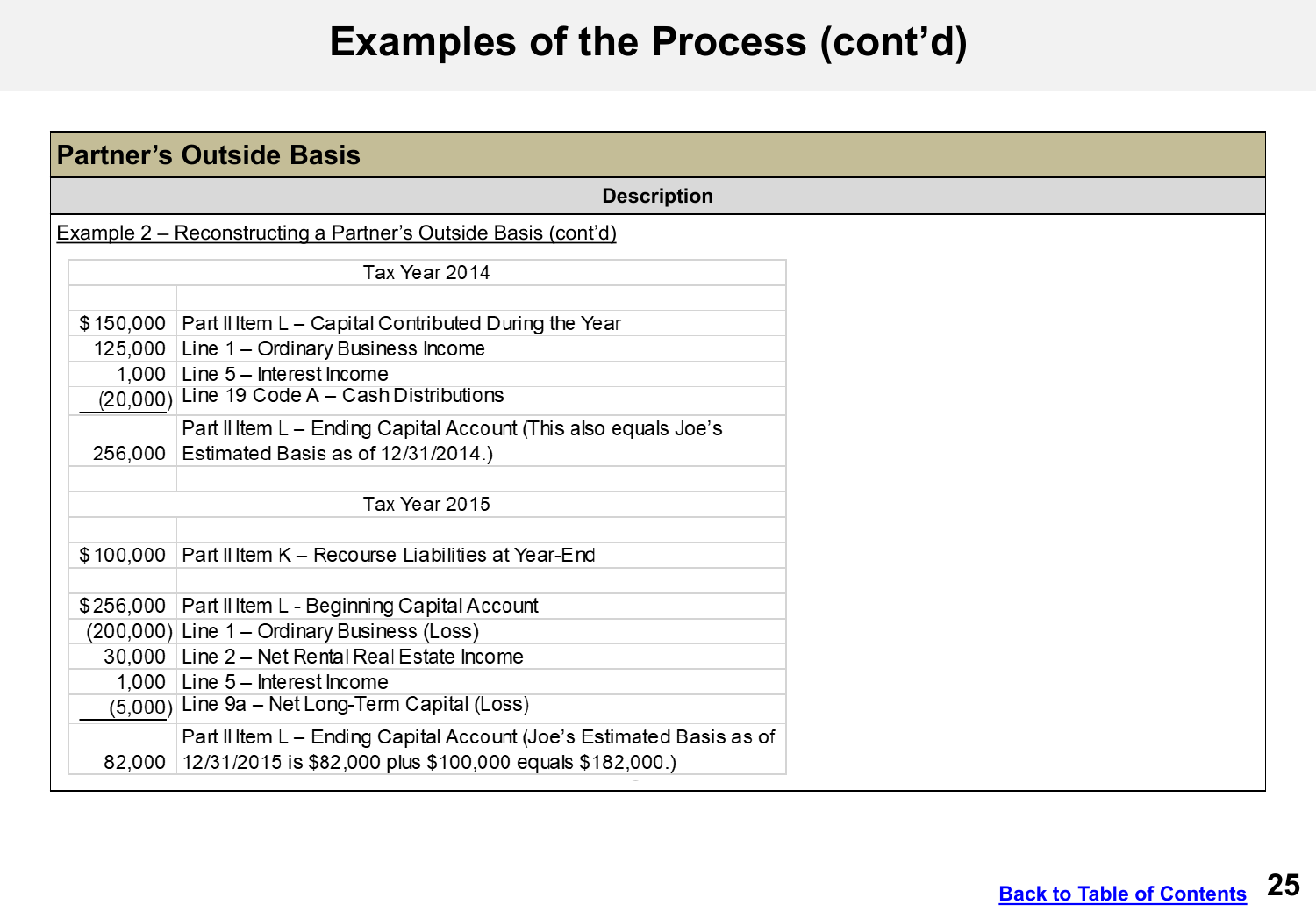| <b>Partner's Outside Basis</b> |                                                                                           |                    |  |
|--------------------------------|-------------------------------------------------------------------------------------------|--------------------|--|
|                                |                                                                                           | <b>Description</b> |  |
|                                | Example 2 - Reconstructing a Partner's Basis (cont'd)                                     |                    |  |
|                                | Tax Year 2016                                                                             |                    |  |
|                                | \$100,000 Part II Item K - Recourse Liabilities at Year-End                               |                    |  |
|                                | \$ 82,000 Part II Item L - Beginning Capital Account                                      |                    |  |
|                                | 50,000 Line 1 - Ordinary Business Income<br>10,000 Line 2 - Net Rental Real Estate Income |                    |  |
|                                | 1,000 Line $5$ – Interest Income<br>2,000 Line 9a - Net Long-Term Capital Gain            |                    |  |
|                                | (465,000) Line 19 Code A - Cash Distributions                                             |                    |  |
|                                | (320,000) Part II Item L - Ending Capital Account                                         |                    |  |
|                                | Joe's Estimated Basis as of 12/31/2016                                                    |                    |  |
|                                | (\$220,000 Capital Gain from Distributions in Excess of Basis)                            |                    |  |

You use the Basis Computation Spreadsheet in order to reconstruct Joe Johnson's basis which shows Joe Johnson's basis was \$245,000 on line 11 before considering his \$465,000 cash distribution. Therefore, his basis is \$0 as of 12/31/2016, and he must report a \$220,000 capital gain on his 2016 Form 1040 Schedule D.



**CAUTION**: Line 19 of the Joe Johnson's Basis Spreadsheet shows a basis of (\$220,000). As explained earlier in this Practice Unit, a partner's basis cannot fall below zero. Therefore, Joe Johnson is required to report a \$220,000 capital gain for distributions in excess of basis.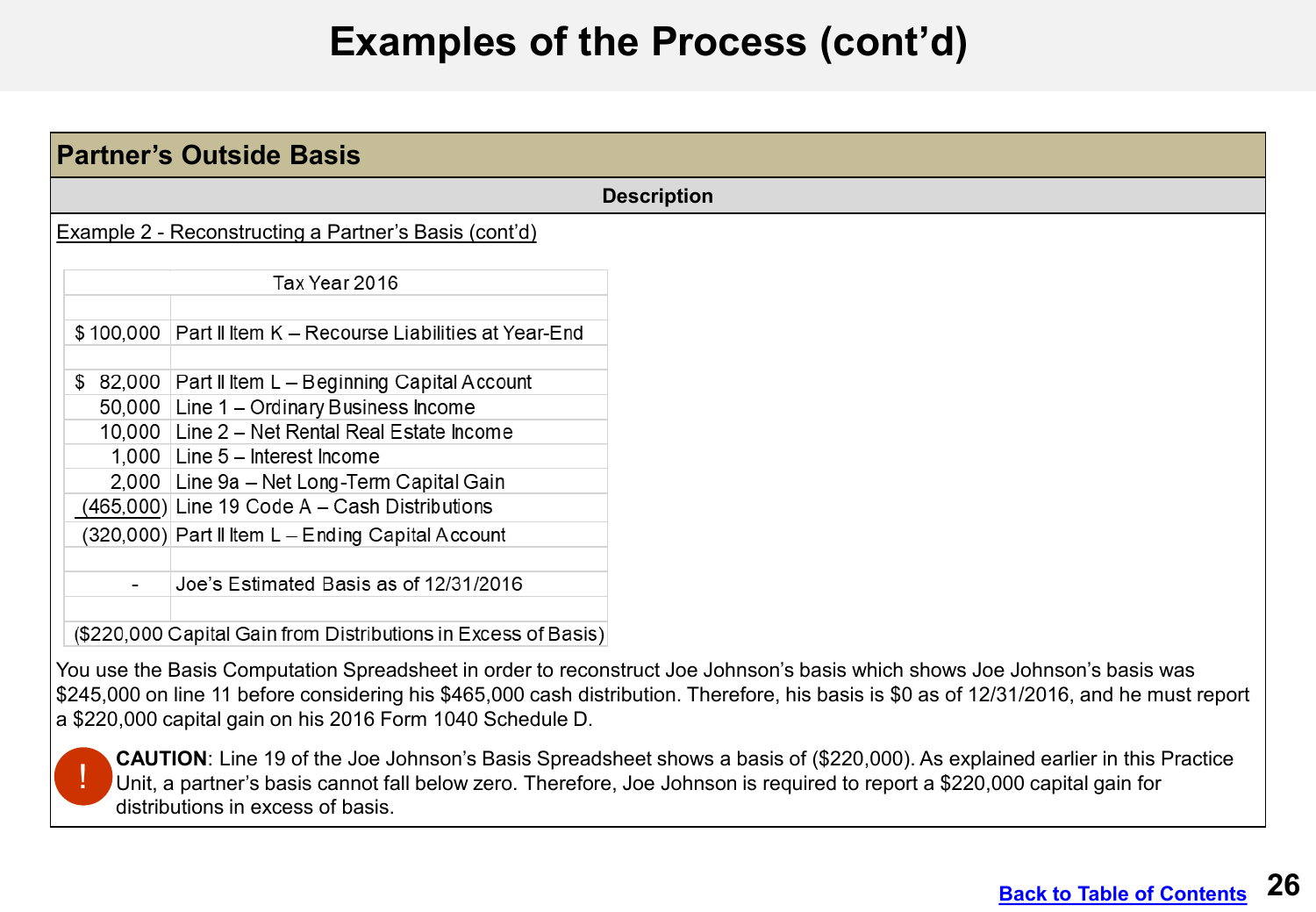| <b>Partner's Outside Basis</b>                                                                                                                                                                                                                                                                                                                                                                                                                                                                                                                                                                                                                                  |                                                                           |                    |  |
|-----------------------------------------------------------------------------------------------------------------------------------------------------------------------------------------------------------------------------------------------------------------------------------------------------------------------------------------------------------------------------------------------------------------------------------------------------------------------------------------------------------------------------------------------------------------------------------------------------------------------------------------------------------------|---------------------------------------------------------------------------|--------------------|--|
|                                                                                                                                                                                                                                                                                                                                                                                                                                                                                                                                                                                                                                                                 |                                                                           | <b>Description</b> |  |
|                                                                                                                                                                                                                                                                                                                                                                                                                                                                                                                                                                                                                                                                 | Example 3 - Alternative Rule for Reconstructing a Partner's Outside Basis |                    |  |
| You are assigned the 2016 ABC Partnership return and one of its major partners, Mr. Apple, for examination. The exam plan includes<br>Mr. Apple's distributive share of partnership loss and any potential basis limitation. An IDR was issued to Mr. Apple for documentation<br>pertaining to his outside basis in his ABC Partnership interest. Mr. Apple is unable to provide any documentation because his records<br>were destroyed in a house fire the previous year. He states that he and two other partners contributed cash and property in 2005 when<br>the partnership was formed. Since 2005, no partners left, and no new partners were admitted. |                                                                           |                    |  |
| You determine the circumstances warrant the use of the alternative rule under IRC 705(b). You inspect the partnership's tax basis<br>balance sheet which shows:                                                                                                                                                                                                                                                                                                                                                                                                                                                                                                 |                                                                           |                    |  |
| \$100,000 Cash                                                                                                                                                                                                                                                                                                                                                                                                                                                                                                                                                                                                                                                  |                                                                           |                    |  |
|                                                                                                                                                                                                                                                                                                                                                                                                                                                                                                                                                                                                                                                                 | 250,000   Inventory                                                       |                    |  |
| 475,000 PP&E                                                                                                                                                                                                                                                                                                                                                                                                                                                                                                                                                                                                                                                    |                                                                           |                    |  |
|                                                                                                                                                                                                                                                                                                                                                                                                                                                                                                                                                                                                                                                                 | 75,000 Other Assets                                                       |                    |  |
|                                                                                                                                                                                                                                                                                                                                                                                                                                                                                                                                                                                                                                                                 | 900,000 Total Assets                                                      |                    |  |
| 50,000<br>S<br>250,000                                                                                                                                                                                                                                                                                                                                                                                                                                                                                                                                                                                                                                          | <b>Other Liabilities</b><br>Mortgages                                     |                    |  |
| 300,000                                                                                                                                                                                                                                                                                                                                                                                                                                                                                                                                                                                                                                                         | <b>Total Liabilities</b>                                                  |                    |  |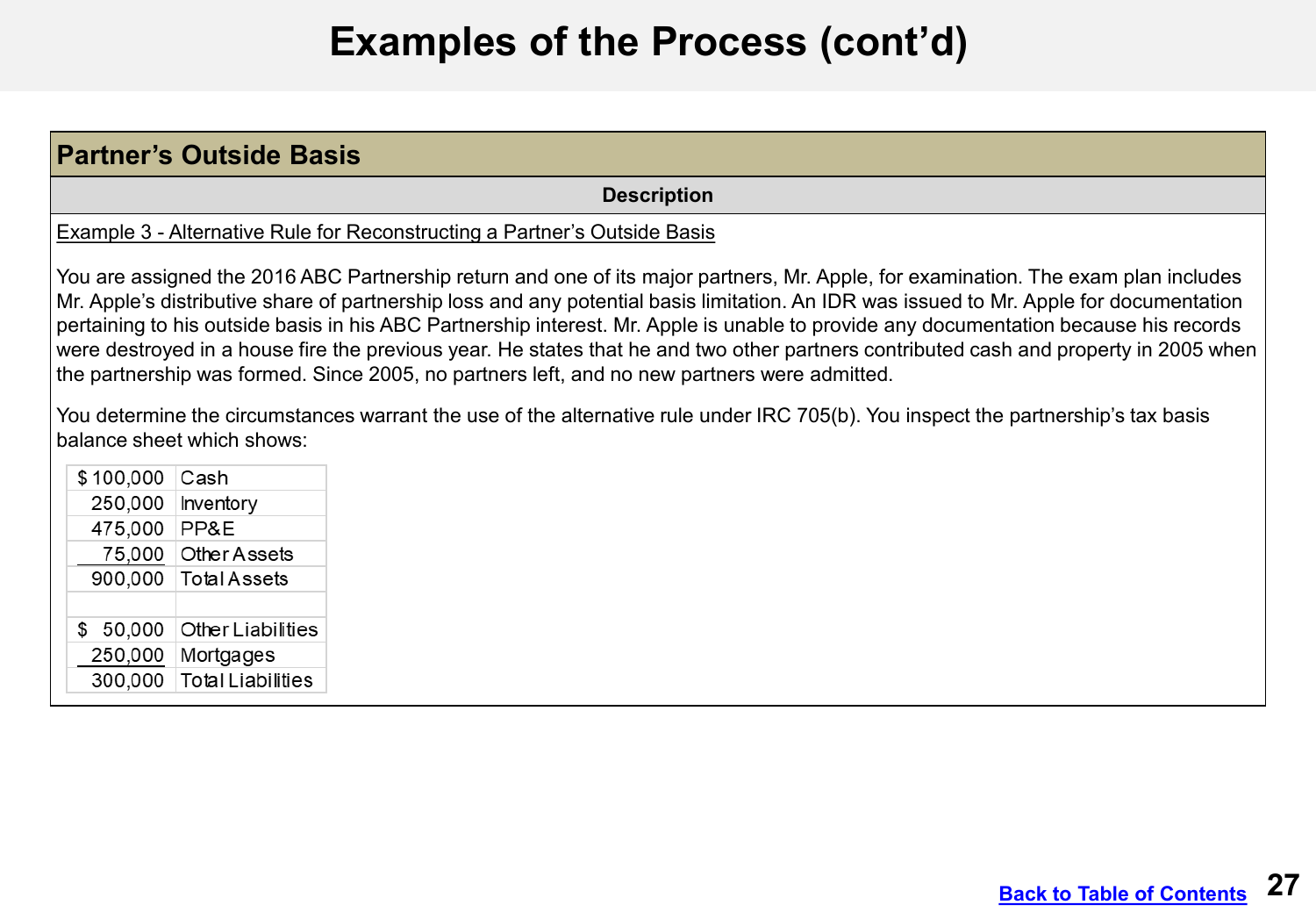| <b>Partner's Outside Basis</b>                                                     |                                                            |                                                                                                                                                                                                                                                                                     |  |
|------------------------------------------------------------------------------------|------------------------------------------------------------|-------------------------------------------------------------------------------------------------------------------------------------------------------------------------------------------------------------------------------------------------------------------------------------|--|
| <b>Description</b>                                                                 |                                                            |                                                                                                                                                                                                                                                                                     |  |
| Example 3 - Alternative Rule for Reconstructing a Partner's Outside Basis (cont'd) |                                                            |                                                                                                                                                                                                                                                                                     |  |
| computed as follows:                                                               |                                                            | Since the partnership has liabilities, Mr. Apple's share of the basis of partnership property is computed net of liabilities. Treas. Reg.<br>1.705-1(b) Example 3. Since Mr. Apple has a one-third ownership in the partnership, his basis in the partnership is \$300,000. This is |  |
| \$900,000                                                                          | <b>Total Assets</b>                                        |                                                                                                                                                                                                                                                                                     |  |
| (300,000)                                                                          | <b>Total Liabilities</b>                                   |                                                                                                                                                                                                                                                                                     |  |
| 600,000                                                                            | Net Value of ABC Partnership                               |                                                                                                                                                                                                                                                                                     |  |
| X 33 1/3%                                                                          |                                                            |                                                                                                                                                                                                                                                                                     |  |
| \$200,000                                                                          | Mr. Apple's Share of Net Assets                            |                                                                                                                                                                                                                                                                                     |  |
| 100,000                                                                            | Mr. Apple's Share of Liabilities                           |                                                                                                                                                                                                                                                                                     |  |
| 300,000                                                                            | Mr. Apple's Basis Under Treas. Reg. 1.705-1(b)             |                                                                                                                                                                                                                                                                                     |  |
|                                                                                    | would have been different than shown in the example above. | <b>CAUTION:</b> If the liabilities were not allocated in proportion to Mr. Apple's ownership in ABC Partnership, Mr. Apple's basis                                                                                                                                                  |  |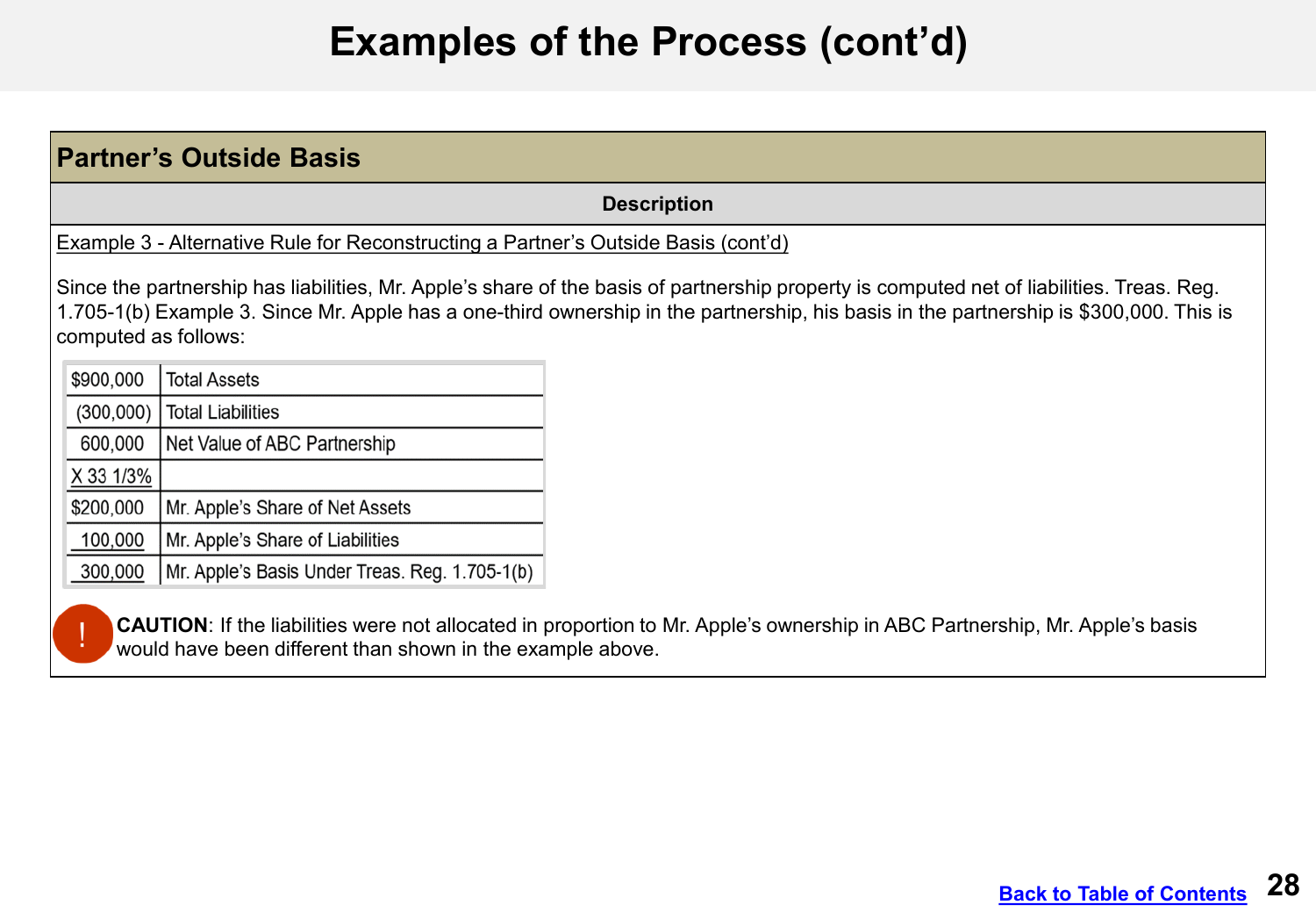#### **Partner's Outside Basis**

**Description** 

Example 4 - Basis Reduction for Donated Appreciated Property

In 1990, Partner X and Partner Y formed the XY Law Partnership and opened an office. To celebrate the office's opening, a friend gifted a painting to X and Y which they contributed to the partnership and hung in the office's lobby. The donor had a zero basis in the painting. The partnership's inside basis was also zero. In 2020, in anticipation of retiring, X and Y decide to donate the painting to a museum which is an IRC 501(c)(3) charity. An appraisal determine that its fair market value is \$1M. No outside basis reduction is necessary for either X or Y as the painting has a zero tax basis. However, X and Y each may claim a charitable contribution deduction of \$500,000 regardless of their amounts of outside basis in the XY Partnership. The property's appreciation is not subject to a basis limitation.

#### Example 5 - Basis Reduction for Donated Appreciated Property

The facts are the same as in Example 4, but the XY Partnership purchased the painting for its lobby in 1990 for \$100,000. Additionally, X has an outside basis of \$50,000 and Y has an outside basis of \$30,000. In this fact pattern, the painting's built-in gain is \$900,000 (\$1M minus \$100,000). X and Y must reduce their outside basis by their shares of the painting's tax basis (\$50,000 each). While each partner's outside basis is reduced to zero, X's charitable donation amount is \$500,000 (\$50,000 basis plus \$450,000 share of appreciation). However, Y's charitable donation amount is limited to \$480,000 (his outside basis of \$30,000 plus his share of appreciation of \$450,000). Note that Y's \$20,000 unused charitable donation amount would carry over to a year in which he has sufficient outside basis.

Note that in both examples other limitations may apply at the level of the individuals.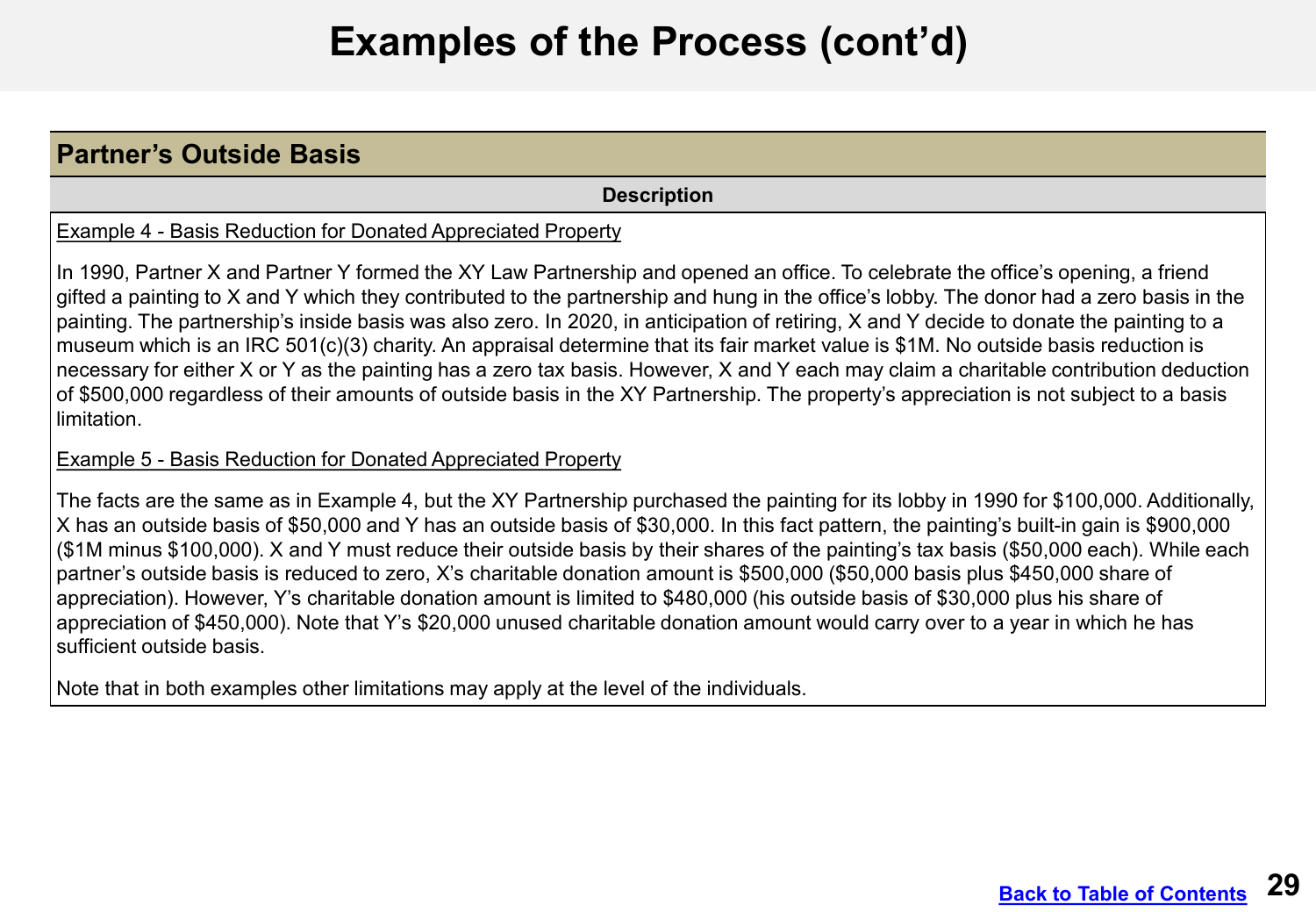### **Index of Referenced Resources**

<span id="page-29-0"></span>

| <b>Partner's Outside Basis</b> |
|--------------------------------|
| $ $ IRC 501(c)(3)              |
| <b>IRC 704</b>                 |
| <b>IRC 705</b>                 |
| <b>IRC 721</b>                 |
| <b>IRC 722</b>                 |
| <b>IRC 723</b>                 |
| <b>IRC 731</b>                 |
| <b>IRC 732</b>                 |
| <b>IRC 733</b>                 |
| <b>IRC 742</b>                 |
| <b>IRC 752</b>                 |
| <b>IRC 1012</b>                |
| <b>IRC 1014</b>                |
| <b>IRC 1015</b>                |
| <b>IRC 1231</b>                |
| Treas. Reg. 1.704-1            |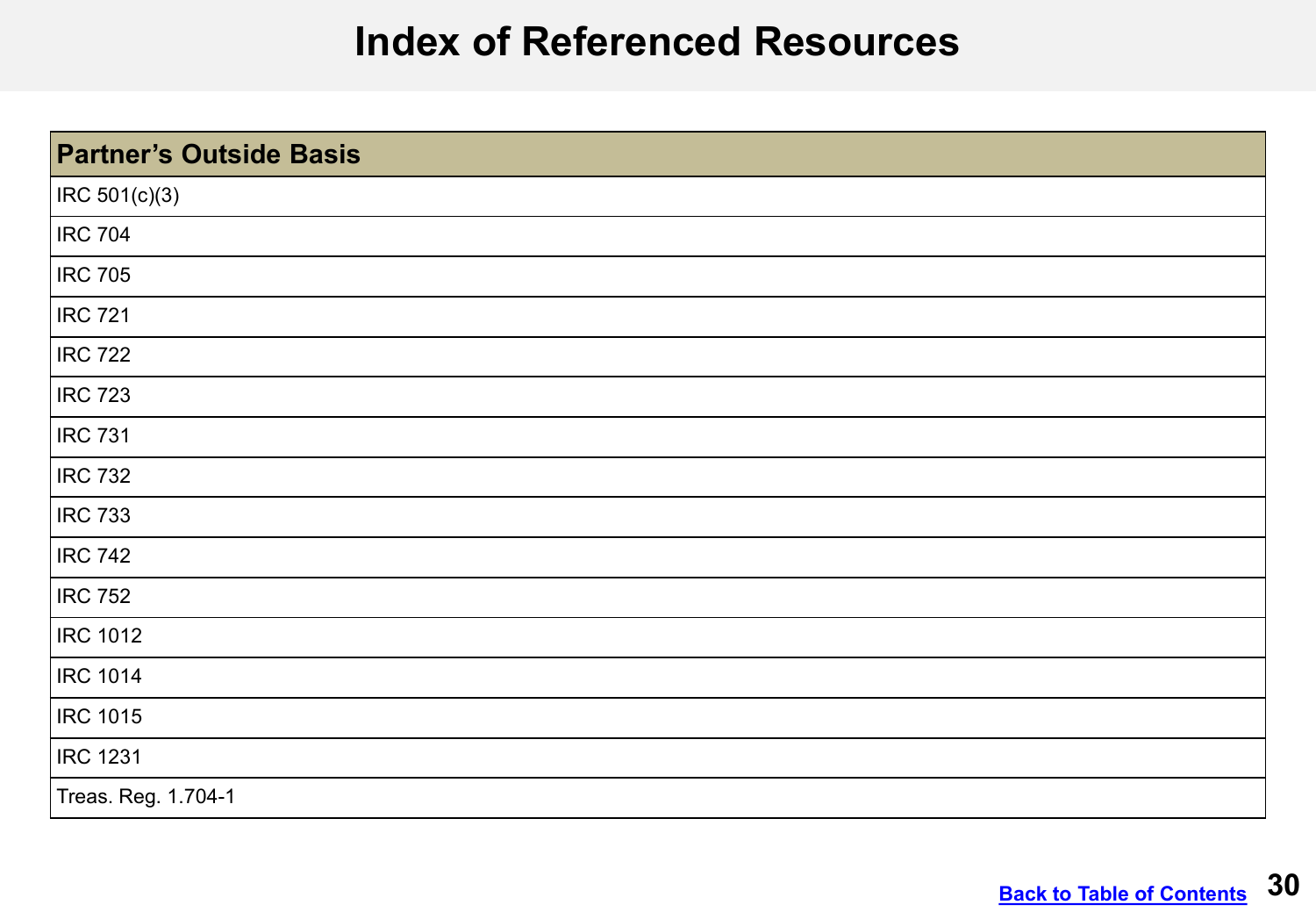### **Index of Referenced Resources (cont'd)**

| <b>Partner's Outside Basis</b>                                                 |
|--------------------------------------------------------------------------------|
| Treas. Reg. 1.705-1                                                            |
| Treas. Reg. 1.721-1(b)(1)                                                      |
| Treas. Reg. 1.6001-1(a)                                                        |
| <b>Rev. Proc. 93-27</b>                                                        |
| Rev. Proc. 2001-43                                                             |
| Rev. Rul. 84-52                                                                |
| Form 1065, Schedule K - Partners' Distributive Share Items                     |
| Form 1065, Schedule K-1 - Partner's Share of Income, Deductions, Credits, etc. |
| Form 1065, Schedule L - Balance Sheets per Books                               |
| Form 8308 - Report of a Sale or Exchange of Certain Partnership Interests      |
| Pub. 541 - Partnerships                                                        |
| Nwabasili v. C.I.R. - T.C. Memo 2016-220                                       |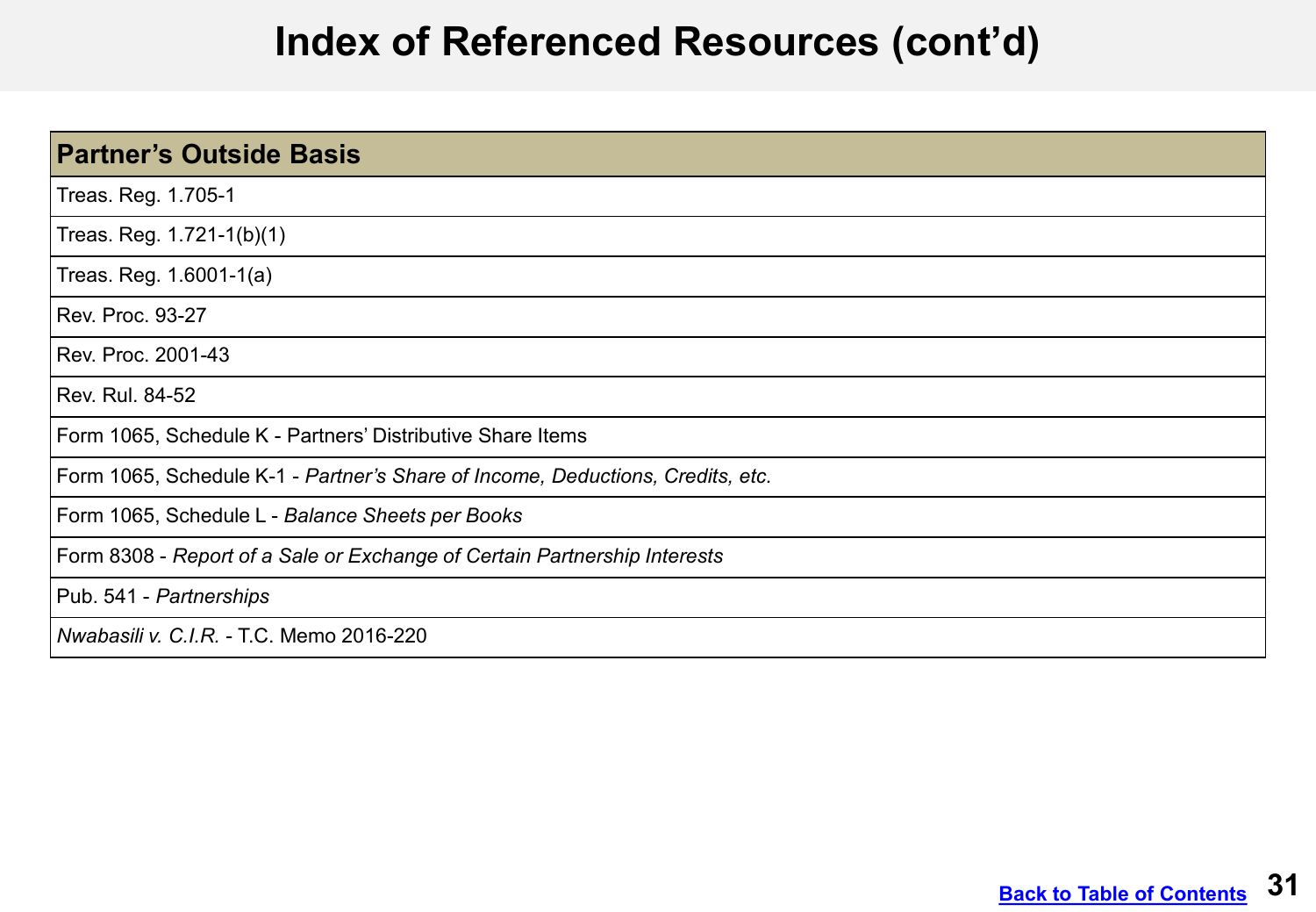## **Training and Additional Resources**

<span id="page-31-0"></span>

| <b>Partner's Outside Basis</b> |                                                                                                                                          |  |
|--------------------------------|------------------------------------------------------------------------------------------------------------------------------------------|--|
| <b>Type of Resource</b>        | <b>Descriptions</b>                                                                                                                      |  |
| <b>Saba Meeting Sessions</b>   | ■ Formation of a Partnership - ITM 49428<br>- Partnership Loss Limitations - ITM 76269r<br>Partnership Operations - ITM 49429            |  |
| Reference Materials            | • Practitioners Publishing Company (PPC) - 1065 Deskbook, Transfers and Distributions, Key<br><b>Issues 24</b>                           |  |
| Other Training Materials       | ■ Audit Tool - Partner's Basis Computation Spreadsheet<br>• Issue Snapshot - Determining Basis in a Partnership Interest (Outside Basis) |  |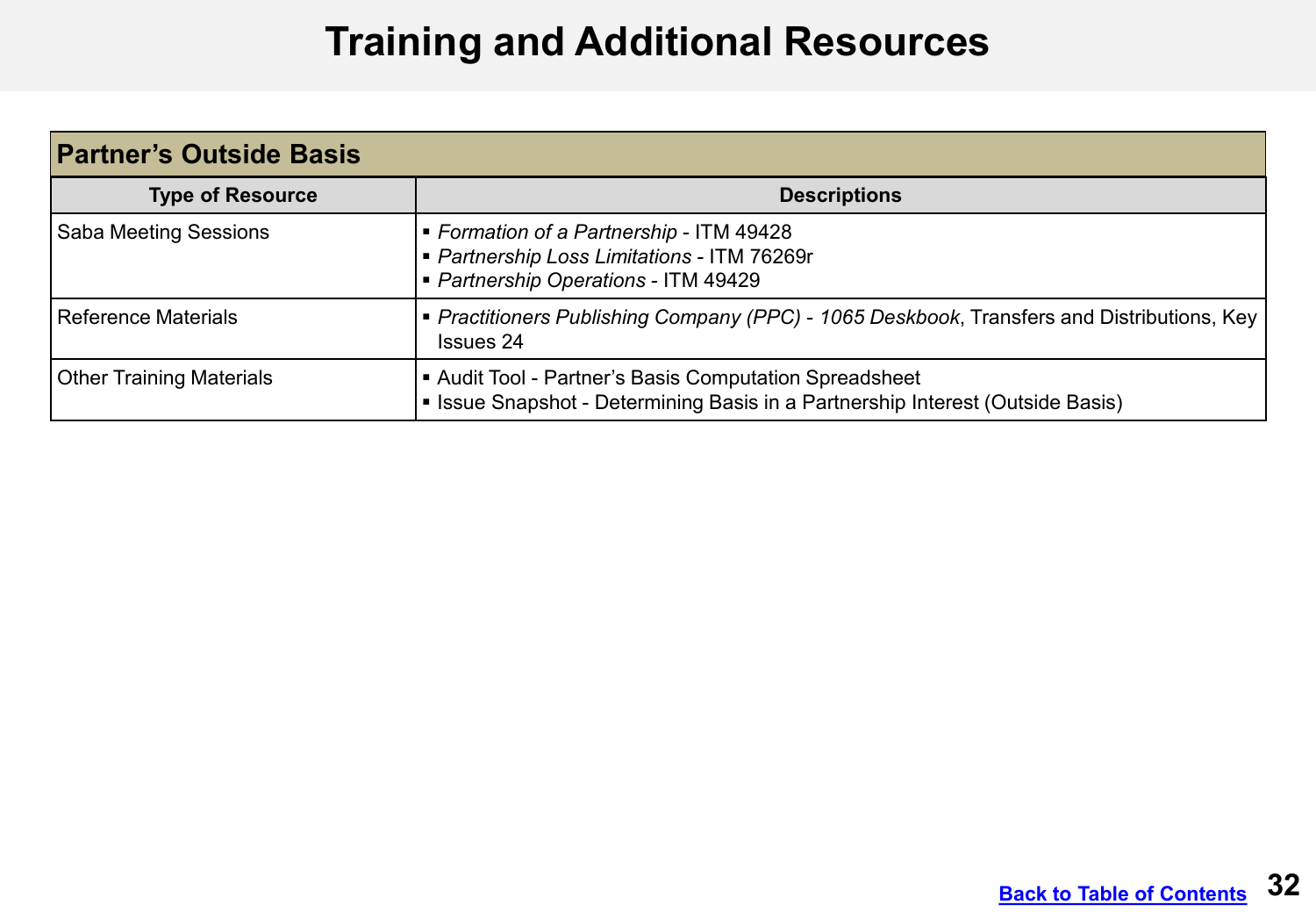### **Glossary of Terms and Acronyms**

<span id="page-32-0"></span>

| Term/Acronym | <b>Definition</b>                               |
|--------------|-------------------------------------------------|
| <b>EUP</b>   | <b>Employee User Portal</b>                     |
| <b>GAAP</b>  | <b>Generally Accepted Accounting Principles</b> |
| <b>IDR</b>   | <b>Information Document Request</b>             |
| <b>IDRS</b>  | Integrated Data Retrieval System                |
| <b>IRC</b>   | <b>Internal Revenue Code</b>                    |
| <b>LIN</b>   | <b>LMSB Image Network</b>                       |
| <b>LLC</b>   | <b>Limited Liability Company</b>                |
| Rev. Proc.   | <b>Revenue Procedure</b>                        |
| Rev. Rul.    | <b>Revenue Ruling</b>                           |
| <b>TCJA</b>  | Tax Cuts and Jobs Act                           |
| <b>TEFRA</b> | Tax Equity and Fiscal Responsibility Act        |
| Treas. Reg.  | <b>Treasury Regulation</b>                      |